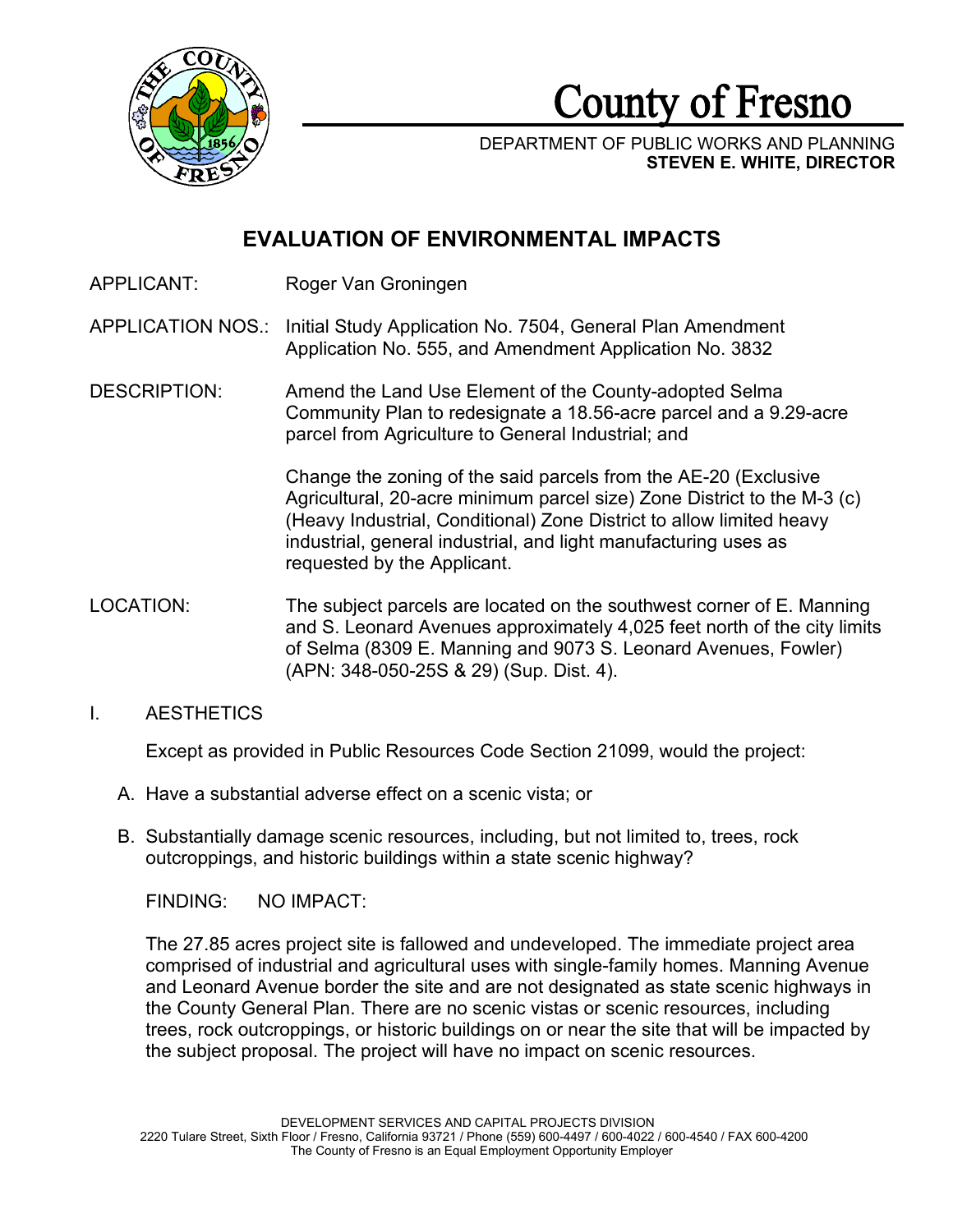C. In non-urbanized areas, substantially degrade the existing visual character or quality of public views of the site and its surroundings? (Public views are those that are experienced from publicly accessible vantage points.) If the project is in an urbanized area, would the project conflict with applicable zoning and other regulations governing scenic quality?

## FINDING: LESS THAN SIGNIFICANT IMPACT:

The project entails rezoning of an 18.56-acre and a 9.29-acre parcel from the existing AE-20 Zone District to an M-3 (c) (Heavy Industrial, Conditional) Zone District to allow limited by-right industrial uses. The subject parcels are designated Agriculture in the County-adopted Selma Community Plan and currently zoned AE-20 (Exclusive Agriculture; 20-acre minimum parcel size required). However, the applicant proposes to change the zoning of the subject parcels from the AE-20 Zone District to the M-3 (c) Zone District to allow limited heavy industrial, general industrial, and light manufacturing uses

The project site is surrounded by industrial and agricultural zoned parcel ranging from one-half acre to 148.88 acres in size. Parcels immediately to the north, south and east are zoned AE-20 and are either fallow with SFR or contain vineyard with single-family residences; and parcels immediately to the west are in Golden State Industrial Corridor (GSIC), zoned M-3 and M-3 (c), and are developed with warehouses, offices, storage buildings, machinery and equipment manufacturing facilities. The proposed M-3 (c) zoning to allow for limited industrial uses on the subject parcels is a compatible zoning with the adjacent M-3 zoned parcels in the GSIC.

Staff notes that the development of the industrial uses on the subject parcel may visually/aesthetically impact the single-family residence located approximately 35 feet south of the southern property line of the subject parcel on an adjacent 10-acre parcel. To minimize any visual/aesthetical impact, a Condition of Approval would require that landscaping, consisting of trees and shrubs for a depth of 15 feet, be provided along the south property line of the subject parcel.

D. Create a new source of substantial light or glare which would adversely affect day or nighttime views in the area?

FINDING: LESS THAN SIGNIFICANT IMPACT WITH MITIGATION INCORPORATED:

The subject application involves no development and therefore no lighting impacts would occur. However, future development proposals on the property could result in the creation of new sources of light and glare in the area and would be subject to Section 855-I.3. d., of the Zoning Ordinance, which requires outdoor lighting to be hooded and so arranged and controlled so as not to cause a nuisance either to highway traffic or the living environment. With implementation of this requirement, the impacts would be less than significant.

## *\* Mitigation Measure*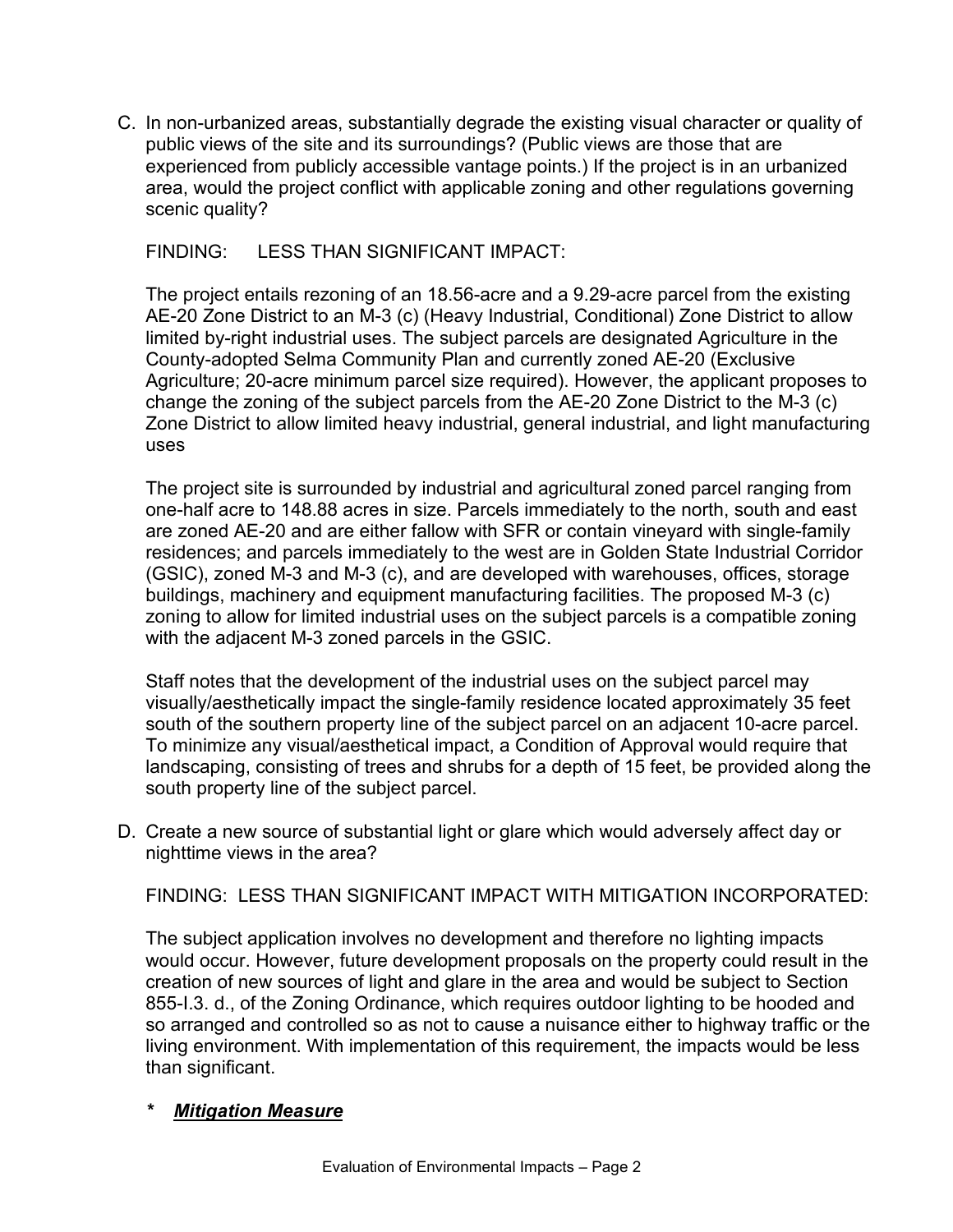*1. All outdoor lighting associated with development of industrial uses on the property shall be hooded and directed downward so as to not shine toward adjacent property and public streets.*

## II. AGRICULTURAL AND FORESTRY RESOURCES

In determining whether impacts to agricultural resources are significant environmental effects, lead agencies may refer to the California Agricultural Land Evaluation and Site Assessment Model (1997) prepared by the California Department of Conservation as an optional model to use in assessing impacts on agriculture and farmland. In determining whether impacts to forest resources, including timberland, are significant environmental effects, lead agencies may refer to information compiled by the California Department of Forestry and Fire Protection regarding the state's inventory of forest land, including the Forest and Range Assessment Project and the Forest Legacy Assessment project; and forest carbon measurement methodology in Forest Protocols adopted by the California Air Resources Board. Would the project:

A. Convert Prime Farmland, Unique Farmland, or Farmland of Statewide Importance, as shown on the maps prepared pursuant to the Farmland Mapping and Monitoring Program of the California Resources Agency, to non-agricultural use?

FINDING: LESS THAN SIGNIFICANT IMPACT:

The 27.8-acre project site is comprised of a 18.56-acrea parcel and a 9.29-acre parcel currently zoned AE-20 (Exclusive Agricultural). The project will not convert Prime Farmland, Unique Farmland, or Farmland of Statewide Importance to non-agricultural use as the Department of Conservation's Important Farmland Map (2016) classifies both parcels as Farmland of Local Importance. Additionally, as desired by the Applicant, the project will allow a limited number of heavy industrial uses that are incidental to the farming operations in the area and correspond with the industrial use on the adjacent parcel to the west of this proposal.

The property is located within the City of Selma Sphere of Influence and the City's 2035 General Plan designates the subject parcels as Light Industrial Reserve.

The Fresno County Agricultural Commissioners' Office reviewed the project and requires the applicant to acknowledge the Fresno County Right-to-Farm Ordinance regarding the inconveniencies and discomfort associated with normal farm activities in the surrounding of the proposed development. This requirement will be included as a Condition of Approval.

B. Conflict with existing zoning for agricultural use, or a Williamson Act Contract?

FINDING: NO IMPACT:

The proposed M-3 conditional zoning will not conflict with agricultural use with the approval of the subject General Plan Amendment to allow General Plan compatibility with the zoning. The subject GPA Application No. 555 will allow the change of the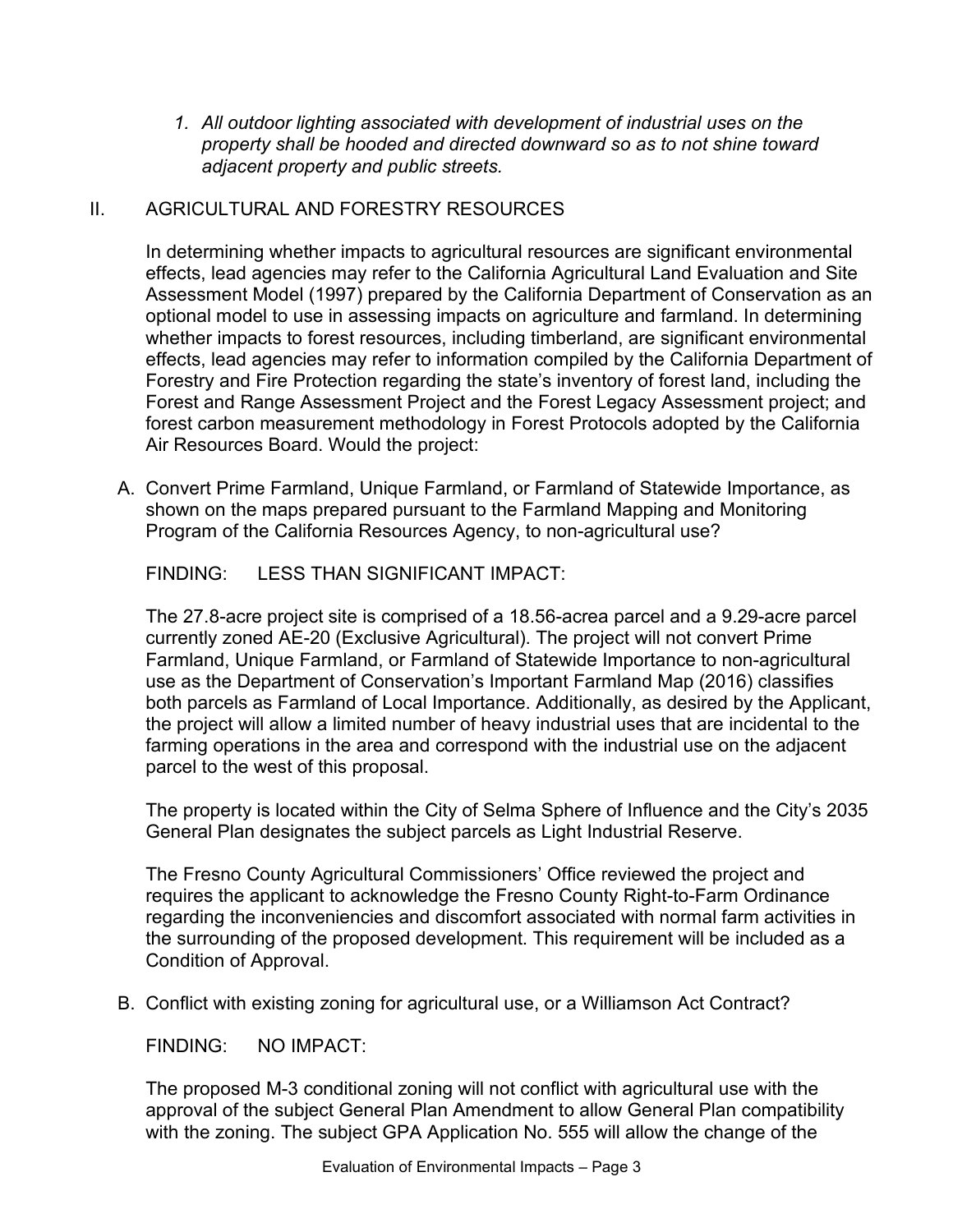current land use designation from Agriculture to General Industrial and the change of current zoning from the AE-20 (Exclusive Agricultural, 20-acre minimum parcel size) to M-3 (c) (Heavy Industrial; Conditional). The subject parcels are not in Williamson Act Land Conservation Contract.

- C. Conflict with existing zoning for forest land, timberland, or timberland zoned Timberland Production; or
- D. Result in the loss of forest land or conversion of forest land to non-forest use?

FINDING: NO IMPACT:

The project site is not identified as forest land (as defined in Public Resources Code section 12220[g]) or timberland (as defined by Public Resources Code section 4526) and is not zoned Timberland Production (as defined by Government Code section 51104[g]). Therefore, the proposed project would not result in the conversion of forest land and would not conflict with forest land, timberland, or Timberland Production zoning. No impacts would occur.

E. Involve other changes in the existing environment which, due to their location or nature, could result in conversion of farmland to non-agricultural use or conversion of forest land to non-forest use?

FINDING: LESS THAN SIGNIFICANT IMPACT:

The subject proposal will convert 27.85 acres of acre agricultural land to limited heavy industrial uses; however, this transition will be subject to the General Plan Amendment of current designation of Agriculture to General Industrial. The industrial uses proposed by the application are less intensive in nature, supportive of agriculture and are incidental to farming operations.

The Fresno County Department of Agriculture (Ag Commissioner's Office) reviewed the proposal and requires that the applicant shall acknowledge Fresno County Right-to-Farm Ordinance regarding the inconveniencies and discomfort associated with normal farm activities in the surrounding of the proposed development.

## III. AIR QUALITY

Where available, the significance criteria established by the applicable air quality management district or air pollution control district may be relied upon to make the following determinations. Would the project:

A. Conflict with or obstruct implementation of the applicable Air Quality Plan?

FINDING: LESS THAN SIGNIFICANT IMPACT:

*Air Quality and Greenhouse Gas Analysis dated September 29, 2020* was prepared for the project by LSA Associates. The Analysis along with the project information was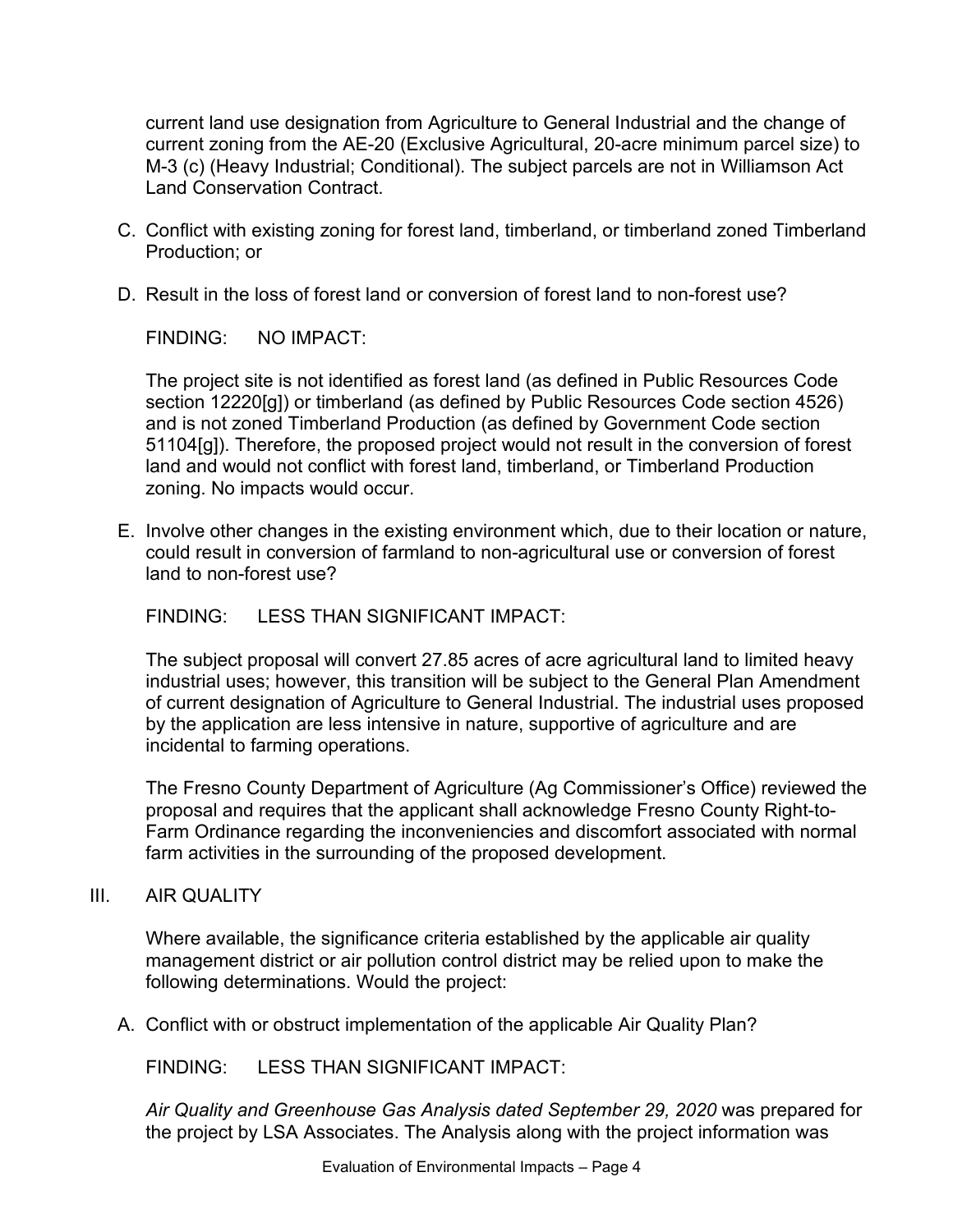provided to the San Joaquin Valley Air Pollution Control District (SJVAPCD) for comments.

According to the *Analysis*, the California Environmental Quality Act requires that projects be analyzed for consistency with the applicable air quality plan. For a project to be consistent with San Joaquin Valley Air Pollution Control District (SJVAPCD) air quality plans, the pollutants emitted from a project should not exceed the SJVAPCD emission thresholds or cause a significant impact on air quality. In addition, emission reductions achieved through implementation of offset requirements are a major component of the SJVAPCD air quality plans.

As discussed in III. B. below, operation of the proposed project would not result in the generation of criteria air pollutants that would exceed SJVAPCD thresholds of significance. Therefore, the proposed project would not conflict with or obstruct implementation of SJVAPCD air quality plans.

Per the San Joaquin Valley Air Pollution Control District review of the proposal, a District Authority to Construct prior to installation of equipment that controls or may emit air contaminants, including but not limited to emergency internal combustion engines, boilers, and baghouses. Furthermore: The development proposals may also be subject to the District Regulation VIII - (Fugitive PM10, Prohibitions), Rule 4102 (Nuisance), Rule 4601 (Architectural Coatings), Rule 4641 (Cutback, Slow Cure, and Emulsified Asphalt Paving and Maintenance Operations) and District Rule 4002 (National Emission Standards for Hazardous Air Pollutants). These requirements will be addressed through mandatory Site Plan Review before a use is established on the property.

B. Result in a cumulatively considerable net increase of any criteria pollutant for which the project region is non-attainment under an applicable federal or state ambient air quality standard?

FINDING: LESS THAN SIGNIFICANT IMPACT:

The project area is located within the San Joaquin Valley Air Basin (SJVAB), which is included among the eight counties that comprise the San Joaquin Valley Air Pollution Control District. Under the provisions of the U.S. Clean Air Act, the attainment status of the SJVAB with respect to national and state ambient air quality standards has been classified as non-attainment/extreme, non-attainment/severe, non-attainment, attainment/unclassified, or attainment for various criteria pollutants which includes O3, PM<sub>10</sub>, PM<sub>2.5</sub>, CO, NO<sub>2</sub>, SO<sub>2</sub>, lead and others.

*Per the Air Quality and Greenhouse Gas Analysis*, in developing thresholds of significance for air pollutants, the SJVAPCD considered the emission levels for which a project's individual emissions would be cumulatively considerable. If a project exceeds the identified significance thresholds, its emissions would be cumulatively considerable, resulting in significant adverse air quality impacts to the region's existing air quality conditions.

Regarding construction emissions, this analysis evaluates potential construction emissions associated with the maximum building that would be allowed with the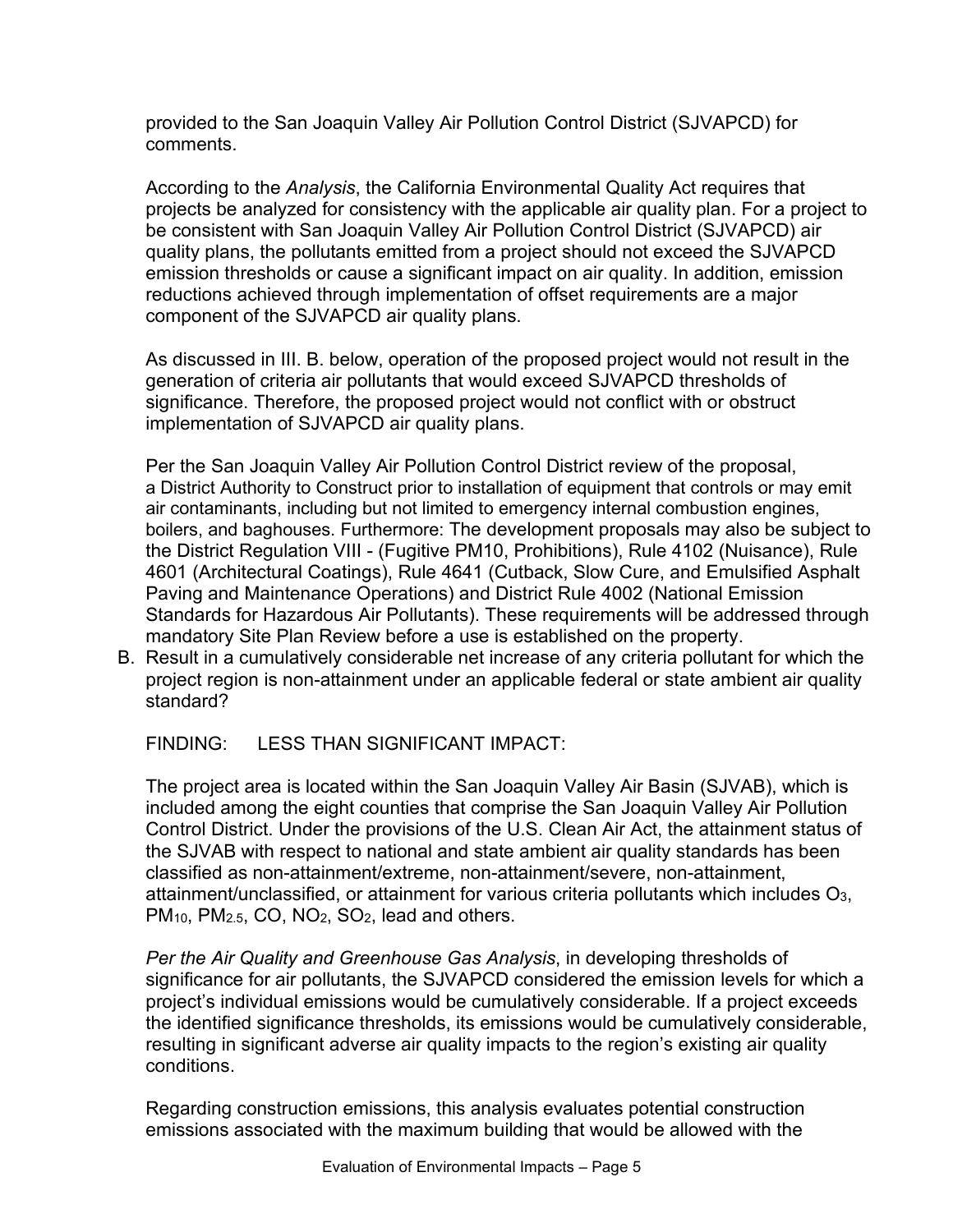proposed rezone. As there are no maximum building requirements for M-3 zones, this analysis is based on closest representative zoning designation of C-3, which stipulates that the maximum coverage of the lot by buildings or structures shall not exceed 33 percent of the total lot area. The project site is approximately 27.85 acres; therefore, this analysis assumes that a warehouse structure of up to 400,388 square feet could be constructed on the project site. Construction emissions associated with construction of the warehouse were estimated using the California Emissions Estimator Model version 2016.3.2 (CalEEMod).

The project construction emissions (tons per day) associated with a future development scenario on the site, assuming the maximum allowable building size, would be 2.8 tons/year for ROG, 3.9 tons/year for NO<sub>X</sub>, 3.2 tons/year for CO, 0.1ton/year for SOx, 0.8 ton/year for PM<sub>10</sub> and 0.4 ton/year for PM<sub>2.5</sub>. which is below the SJVAPC significant threshold for construction period emission of 10 tons/year for ROG and NOx, 100 tons/year for CO, 27 tons/year for SOx and 15 tons/year for  $PM_{10}$  and  $PM_{2.5}$ .

Regarding operational emissions, long-term air pollutant emission impacts on air quality are those associated with mobile sources (e.g., vehicle trips), energy sources (e.g., electricity and natural gas) and area sources (e.g., architectural coatings and the use of landscape maintenance equipment) related to the proposed project.

Emission estimates for operation of the project were calculated using CalEEMod. This analysis evaluates potential operational emissions associated with the maximum building (440,388 sq. ft. heavy industrial use) that would be allowed with the proposed rezone. Trip generation rates for the project were based on CalEEMod's default rates for heavy industrial land uses. Based on the default construction assumptions, it was assumed that operations would commence in 2023.

The annual emissions associated with project operational trip generation are identified in Table 4 for ROG, NOx, CO, SOx, PM10, and PM2.5.

The project annual operational emissions (tons per year) consisting of area source emissions, energy source emissions and mobile source emissions would be 2.1 tons/year for ROG, 2.6 tons/year for  $NO_X$  and CO, 0.1 ton/year for SOx, 0.9 ton/year for PM<sub>10</sub> and 0.3 ton/year for PM<sub>2.5</sub>. which is below the SJVAPC significant threshold for construction period emission of 10 tons/year for ROG and NOx, 100 tons/year for CO, 27 tons/year for SOx and 15 tons/year for PM<sub>10</sub> and PM<sub>2.5</sub>.

The project would not exceed the significance criteria for annual ROG, NOx, CO, SOx, PM<sub>10</sub>, and PM <sub>2.5</sub> emissions; therefore, operation of the proposed project would not result in a cumulatively considerable net increase of any criteria pollutant for which the project region is in nonattainment under an applicable federal or State AAQS.

C. Expose sensitive receptors to substantial pollutant concentrations?

FINDING: LESS THAN SIGNIFICANT IMPACT: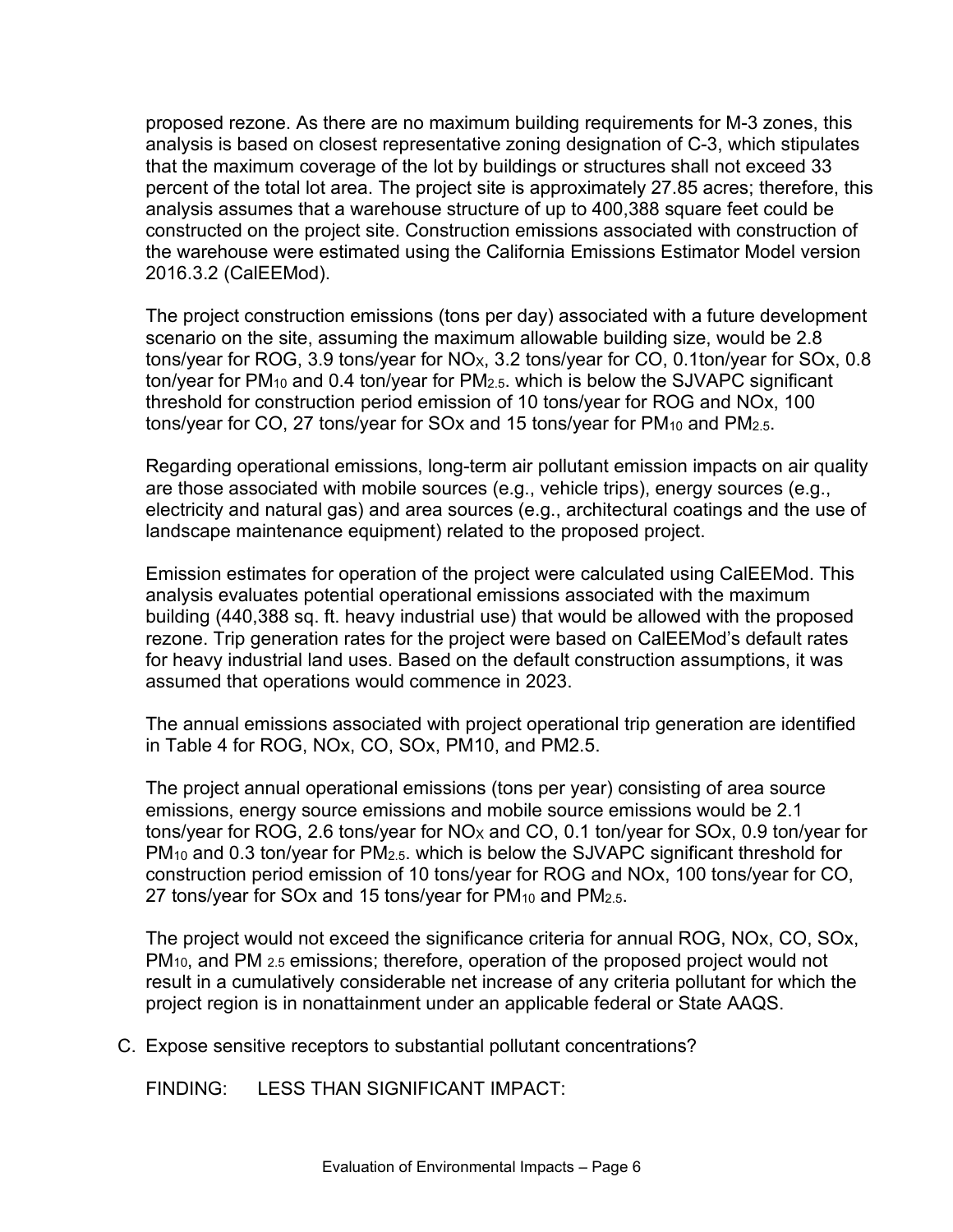Sensitive receptors are defined as people that have an increased sensitivity to air pollution or environmental contaminants. Sensitive receptor locations include schools, parks and playgrounds, day care centers, nursing homes, hospitals, and residential dwelling units. The closest sensitive receptor to the project site includes residences to the north, east, and south. The closest is located approximately 200 feet south of the south edge of the project site.

As discussed above in III. B. above, the project would not be a significant source of long-term operational emissions. Therefore, the proposed project, including any warehousing or other structure allowed under the M-3 zoning, would not expose sensitive receptors to substantial pollutant concentrations.

D. Result in other emissions (such as those leading to odors) adversely affecting a substantial number of people?

FINDING: LESS THAN SIGNIFICANT IMPACT:

The SJVAPCD addresses odor criteria within the GAMAQI and has not established a rule or standard regarding odor emissions. Rather, the District has a nuisance rule: "any project with the potential to frequently expose members of the public to objectionable odors should be deemed to have a significant impact."

Per the SJVAPCD, the common odor producing land uses are landfills, transfer stations, sewage treatment plants, wastewater pump stations, composting facilities, feed lots, coffee roasters, asphalt batch plants, and rendering plants. The project would not engage in any of these activities. If an odor generating use is constructed, the project would be subject to SJVAPCD Rule 4102 - Nuisance which would result in enforcement actions if confirmed odor complaints are generated by future project uses. Therefore, the potential project odor impacts would be considered less than significant.

The expansion of the existing rail unloading operation will not cause a significant impact regarding objectionable odors. However, any of the included conditional uses as indicated through this Amendment Application will need to be reviewed based on their own merits and project specificity.

## IV. BIOLOGICAL RESOURCES

Would the project:

- A. Have a substantial adverse effect, either directly or through habitat modifications, on any species identified as a candidate, sensitive, or special-status species in local or regional plans, policies, or regulations, or by the California Department of Fish and Wildlife or U.S. Fish and Wildlife Service; or
- B. Have a substantial adverse effect on any riparian habitat or other sensitive natural community identified in local or regional plans, policies, regulations, or by the California Department of Fish and Wildlife or U.S. Fish and Wildlife Service?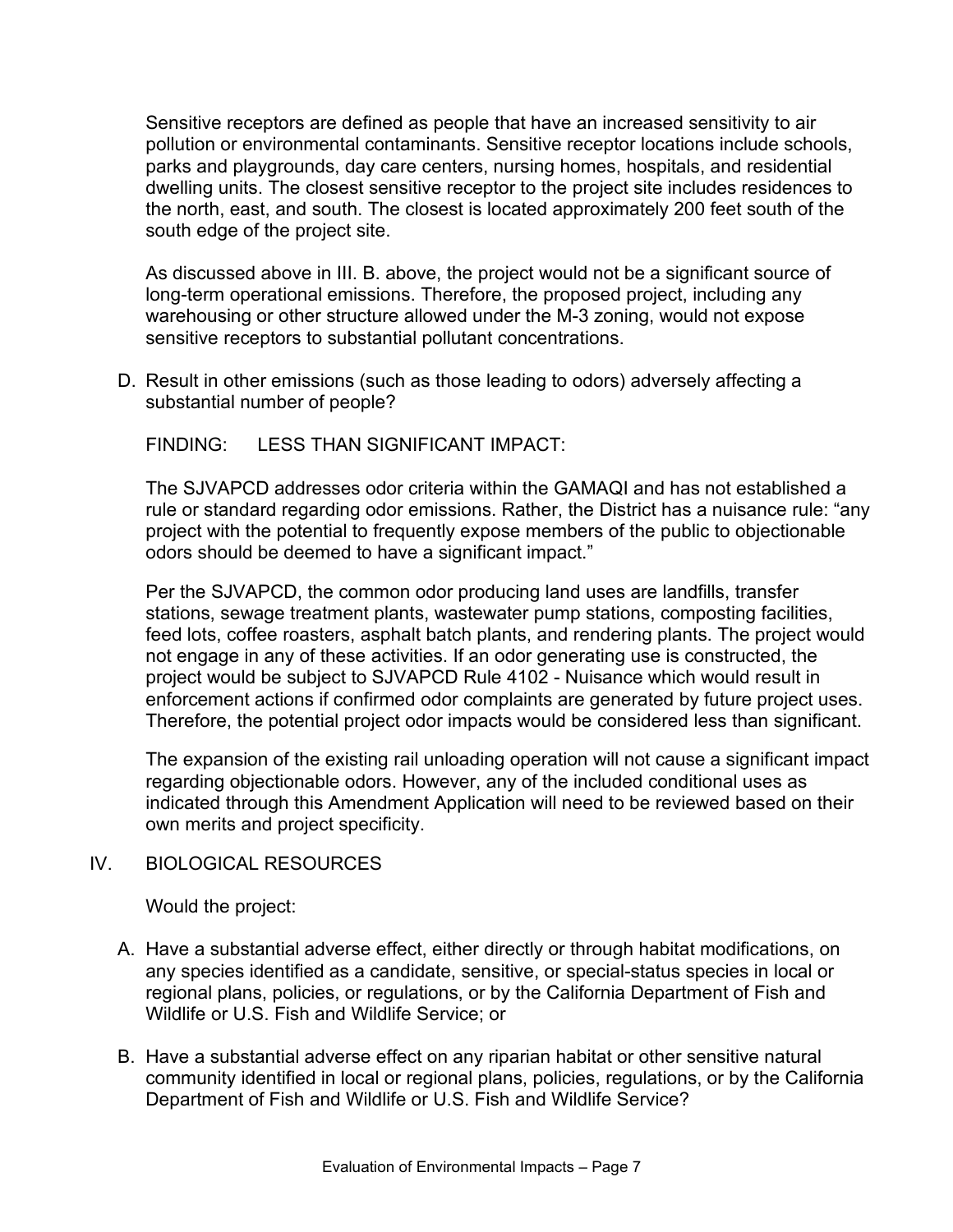#### FINDING: NO IMPACT:

The project site is in an area of mixed agricultural and industrial land uses. The site has been fallowed for a decade or so has been disturbed with the industrial activities from an existing industrial use on the adjacent parcel to the west. Further, neighboring properties have been historically utilized for agricultural cultivation and/or residential development and, therefore, have also been previously disturbed.

This proposal was referred to the United States Fish and Wildlife Service (USFWS), which expressed no concerns with the project and offered no comments. This proposal was also referred to the California Department of Fish and Wildlife (CDFW), which did not comment on the project. Therefore, no impacts were identified regarding any candidate, sensitive, or special-status species or any riparian habitat or other sensitive natural community identified in local or regional plans, policies, regulations, or by CDFW or USFWS. The project will have no impact on biological resources.

C. Have a substantial adverse effect on state or federally protected wetlands (including, but not limited to, marsh, vernal pool, coastal, etc.) through direct removal, filling, hydrological interruption, or other means?

FINDING: NO IMPACT:

The project site has been fallowed for a decade and does not contain any riparian features, wetlands, or waters under the jurisdiction of the United States.

A query of the National Wetlands Inventory (NWI) Map shows that the nearest wetland feature is approximately 0.78 mile southeast of the project site and will not be impacted by the subject proposal.

D. Interfere substantially with the movement of any native resident or migratory fish or wildlife species or with established native resident or migratory wildlife corridors, or impede the use of native wildlife nursery sites?

FINDING: NO IMPACT:

The project area cannot be characterized as an area for migratory wildlife species or suitable for migratory wildlife corridors. As stated earlier, the project site is vacant and located adjacent to an existing industrial use. Other urban development on the outskirt of Golden State Industrial corridor is located approximately 0.44 miles west of the project site.

E. Conflict with any local policies or ordinances protecting biological resources, such as a tree preservation policy or ordinance?

FINDING: NO IMPACT:

The project will not conflict with any local policies or ordinances protecting biological resources.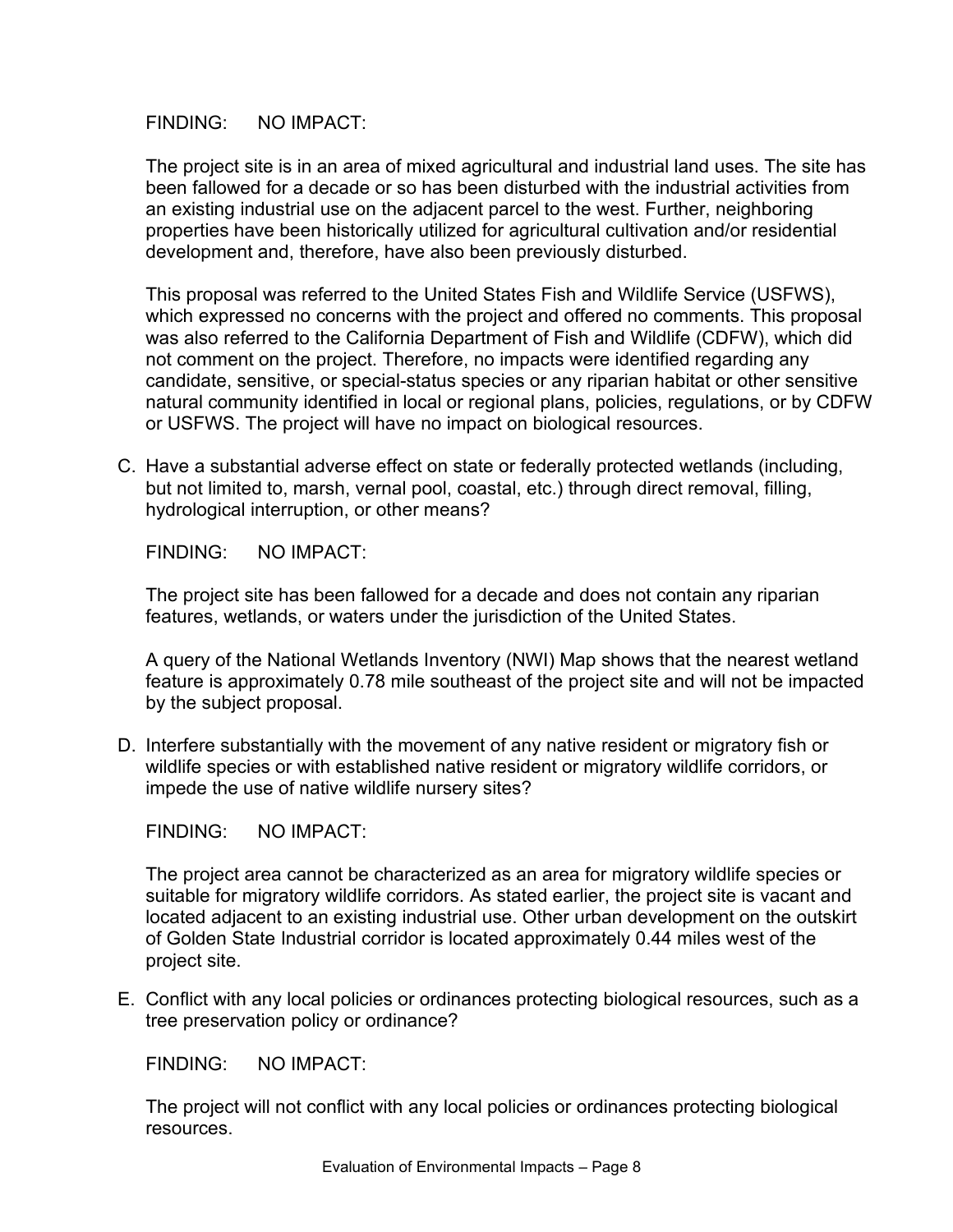F. Conflict with the provisions of an adopted Habitat Conservation Plan, Natural Community Conservation Plan, or other approved local, regional, or state Habitat Conservation Plan?

FINDING: NO IMPACT:

The subject property is within the PG&E San Joaquin Valley Operation and Maintenance Habitat Conservation Plan (HCP) area which only applies to the activities related to PG&E's operations. The project is not in conflict with HCP.

V. CULTURAL RESOURCES

Would the project:

- A. Cause a substantial adverse change in the significance of a historical resource pursuant to Section 15064.5; or
- B. Cause a substantial adverse change in the significance of an archaeological resource pursuant to Section 15064.5; or
- C. Disturb any human remains, including those interred outside of formal cemeteries?

FINDING: LESS THAN SIGNIFICANT IMPACT WITH MITIGATION INCORPORATED:

The project site is not in an area sensitive to historical, archeological, or paleontological resources. The project was reviewed by the Southern San Joaquin Valley Information Center (SSJVIC) and Native Americans Heritage Commission (NAHC). The SSJVIC indicated that archeological sensitivity of the site is unknown whereas the NAHC conducted a Sacred Lands Search for the site and reported negative results in its search for any sacred sites. Although, Table Mountain Rancheria (TMR) expressed no concerns with the project by declining participation in AB 52, but they requested to be notified in the unlikely event that cultural resources are unearthed during ground disturbance. Given the SSJVIC and TMR comments, the project will adhere to the following mitigation measure to ensure that impacts to cultural resources remain less than significant.

## *\* Mitigation Measure*

*1. In the event that cultural resources are unearthed during ground-disturbing activities, all work shall be halted in the area of the find. An Archeologist shall be called to evaluate the findings and make any necessary mitigation recommendations. If human remains are unearthed during ground-disturbing activities, no further disturbance is to occur until the Fresno County Sheriff-Coroner has made the necessary findings as to origin and disposition. All normal evidence procedures should be followed by photos, reports, video, etc. If such*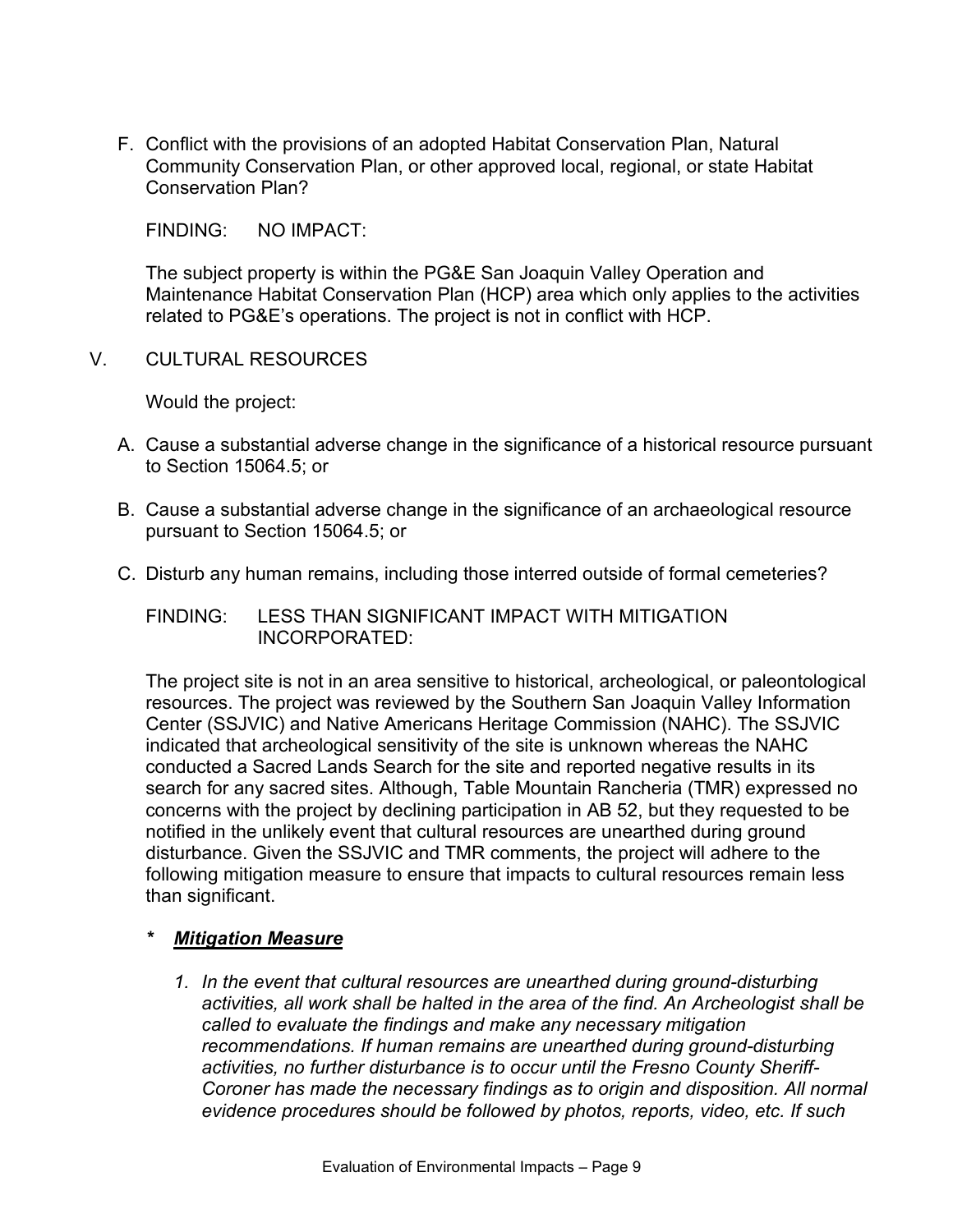*remains are determined to be Native American, the Sheriff-Coroner must notify the Native American Commission within 24 hours.*

VI. ENERGY

Would the project:

A. Result in potentially significant environmental impact due to wasteful, inefficient, or unnecessary consumption of energy resources during project construction or operation?

FINDING: LESS THAN SIGNIFICANT IMPACT WITH MITIGATION INCORPORATED:

Future development proposals on the subject property are unlikely to result in potentially significant environmental impacts due to wasteful, inefficient, or unnecessary consumption of energy resources. To minimize the potential for wasteful or inefficient consumption of energy resources, all development proposals would require adherence to the following Mitigation Measure.

#### *\* Mitigation Measure*

*1. The idling of on-site vehicles and equipment will be avoided to the most extent possible to avoid wasteful or inefficient energy consumption during project construction.*

The project will also be subject to meeting California Green Building Standards Code (CCR, Title 24, Part 11-CALGreen), effective January 1, 2020, to meet the goals of AB (Assembly Bill) 32 which established a comprehensive program of cost-effective reductions of greenhouse gases to 1990 levels by 2020.

B. Conflict with or obstruct a state or local plan for renewable energy or energy efficiency?

FINDING: NO IMPACT:

Development of industrial uses on the property would not conflict with or obstruct a state or local plan for renewable energy or energy efficiency.

All construction activities would comply with the 2019 Building Energy Efficiency Standards effective January 1, 2020. Pursuant to the California Building Standards Code and the Energy Efficiency Standards, the County would review the design components of the project's energy conservation measures when the Project's building plans are submitted. These measures could include insulation; use of energy-efficient heating, ventilation, and air conditioning equipment (HVAC); solar-reflective roofing materials; energy-efficient indoor and outdoor lighting systems; and other measures.

#### VII. GEOLOGY AND SOILS

Would the project: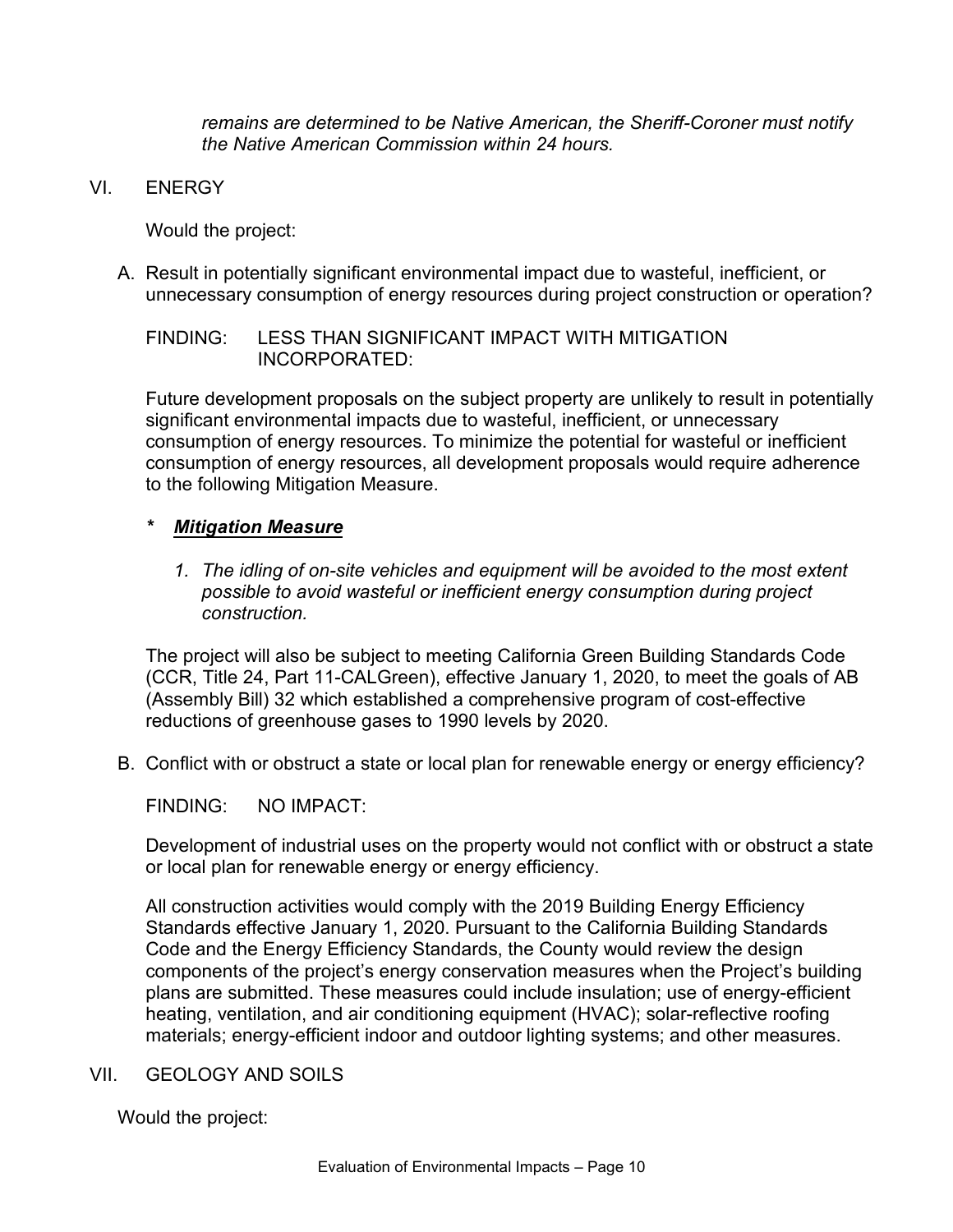- A. Directly or indirectly cause potential substantial adverse effects, including the risk of loss, injury, or death involving:
	- 1. Rupture of a known earthquake fault, as delineated on the most recent Alquist-Priola Earthquake Fault Zoning Map issued by the State Geologist for the area or based on other substantial evidence of a known fault?
	- 2. Strong seismic ground shaking?
	- 3. Seismic-related ground failure, including liquefaction?

FINDING: LESS THAN SIGNIFICANT IMPACT:

Per Figure 9-5 of the Fresno County General Plan Background Report, the project area has 10 percent probability of seismic hazard in 50 years. Future development proposals on the property would be subject to building standards at the time of development, which include specific regulations to protect against damage caused by earthquake and/or ground acceleration.

4. Landslides?

FINDING: NO IMPACT:

Per Figure 9-6 of the Fresno County General Plan Background Report, the project site is not located in an area of landslide hazards. The project site is flat with no topographical variations, which precludes the possibility of landslides.

B. Result in substantial soil erosion or loss of topsoil?

FINDING: LESS THAN SIGNIFICANT IMPACT:

Per Figure 7-3 of the Fresno County General Plan Background Report, the project site is not in an area of erosion hazards. Grading activities resulting from future development proposals may result in loss of some topsoil due to compaction and over covering of soil for construction of buildings and structures for the project. However, the impact would be less than significant with a Project Note requiring that Engineered Grading Plans shall be approved, and a Grading Permit shall be obtained from the Development Engineering Section of the Development Services and Capital Projects Division prior to any on-site grading activities.

C. Be located on a geologic unit or soil that is unstable, or that would become unstable as a result of the project, and potentially result in on- or off-site landslide, lateral spreading, subsidence, liquefaction, or collapse?

FINDING: NO IMPACT: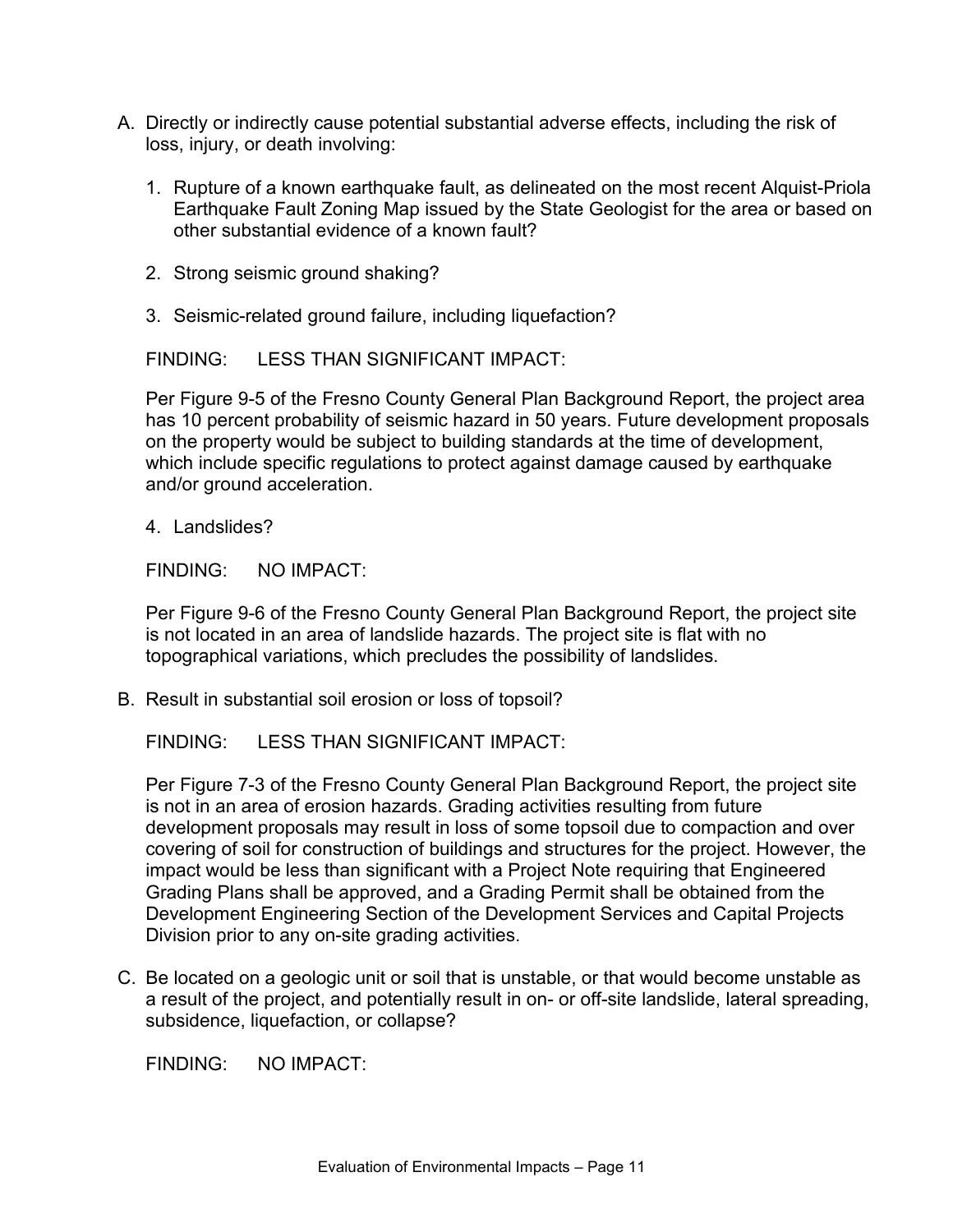Per Figure 9-6 of Fresno County General Plan Background Report, the project site is not in an area at risk of landslides. Also, the subject proposal involves no underground materials movement and therefore poses no risks related to subsidence.

D. Be located on expansive soil as defined in Table 18-1-B of the Uniform Building Code (1994), creating substantial direct or indirect risks to life or property?

FINDING: LESS THAN SIGNIFICANT IMPACT:

Per Figure 7-1 of the 2000 Fresno County General Plan Background Report, the project site is not in an area of expansive soils. However, future development proposals on the property will implement all applicable requirements of the most recent California Building Standards Code and will consider any potential hazards associated with shrinking and swelling of expansive soils.

E. Have soils incapable of adequately supporting the use of septic tanks or alternative wastewater disposal systems where sewers are not available for the disposal of wastewater?

#### FINDING: LESS THAN SIGNIFICANT IMPACT:

No community sewer is currently available to the property. The project lies within the Selma-Kingsburg-Fowler (SKF) Sanitation District and City of Selma Sphere of Influence but outside of their existing corporate boundaries.

According to SKF Sanitation District, the property is not contiguous to the District boundaries and no accessible public sewer is available within 200 feet of the parcels. To received District sewer services, the parcels will require to be annexed with the City of Selma through LAFCo's (Local Agency Formation Commission) approval.

Per LAFCo review of the project, annexation to the City of Selma is difficult due to the project site not being contiguous to the city limit. However, as the same restriction doesn't apply to an annexation to the SKF Sanitation District, the property shall be annexed to the SKF Sanitation District as a condition of sewer service by the District. This requirement will be included as a Condition of Approval.

Per the Fresno County Public Health Department, Environmental Health Division (Health Department) review of the project, only low water uses and uses that generate small amounts of liquid waste shall be permitted until the property is served by a community sewer and water system or adequate information is submitted to the Health Department to demonstrate that the property can accommodate higher volumes of liquid wastes. This will be included as a Project Note.

F. Directly or indirectly destroy a unique paleontological resource or site or unique geologic feature?

FINDING: LESS THAN SIGNIFICANT IMPACT: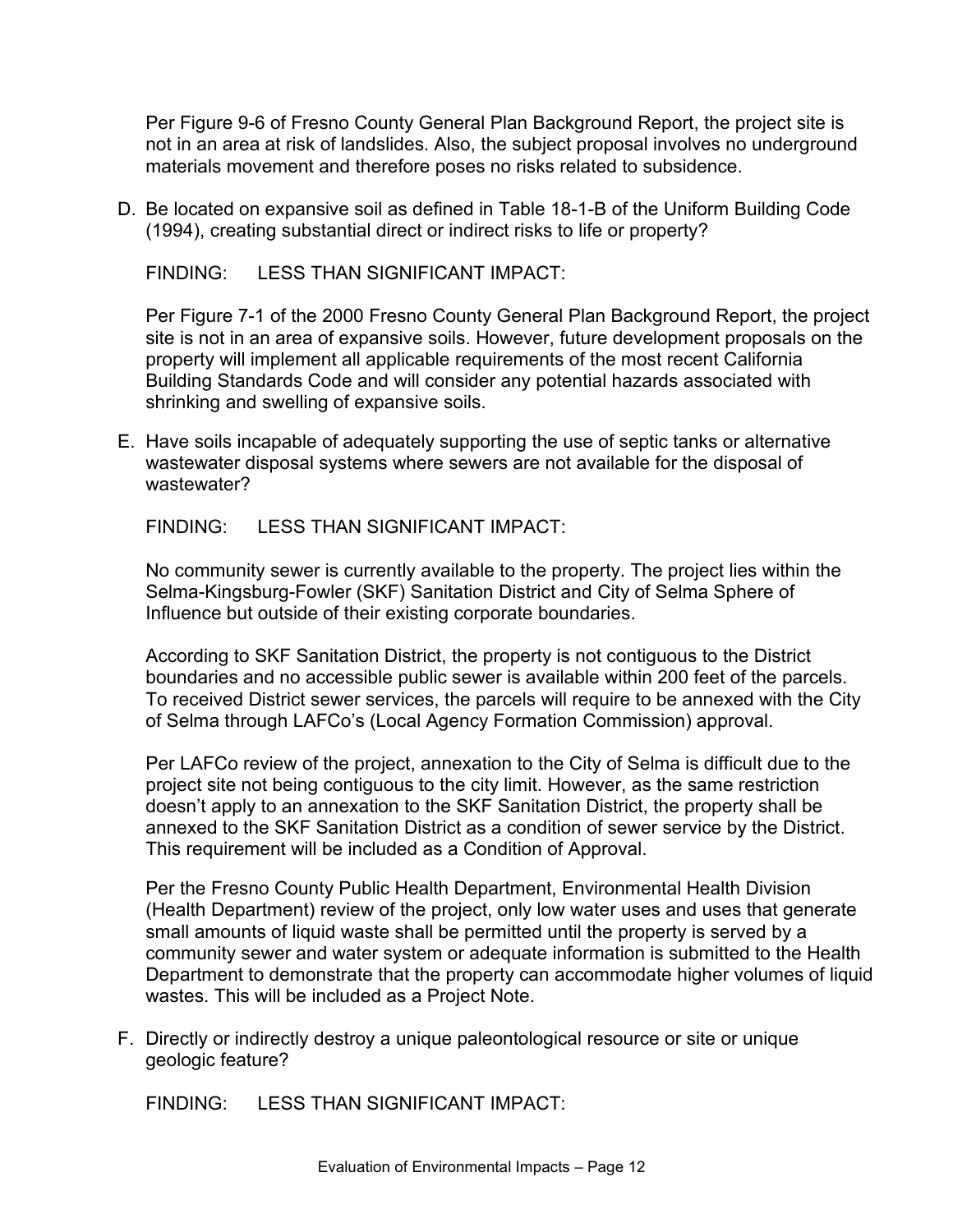The project site is not in an area highly or moderately sensitive to archeological resources. However, in the unlikely event of paleontological or archaeological materials being exposed during ground-disturbance activities related to development proposals on the property, the Mitigation Measure identified in the Cultural Resources section of this report will reduce impacts to less than significant.

#### VIII. GREENHOUSE GAS EMISSIONS

Would the project:

A. Generate greenhouse gas emissions, either directly or indirectly, that may have a significant impact on the environment; or

FINDING: LESS THAN SIGNIFICANT IMPACT:

Human activities, including fossil fuel combustion and land-use changes, release carbon dioxide (CO2) and other compounds cumulatively termed greenhouse gases (GHGs). GHGs are effective at trapping radiation that would otherwise escape the atmosphere. The San Joaquin Valley Air Pollution Control District (SJVAPCD), a California Environmental Quality Act (CEQA) Trustee Agency for this project, has developed thresholds to determine significance of a proposed project – either implement Best Performance Standards or achieve a 29 percent reduction from Business as Usual (BAU) (a specific numerical threshold). On December 17, 2009, SJVAPCD adopted *Guidance for Valley Land-Use Agencies in Addressing GHG Emission Impacts for New Projects under CEQA* (SJVAPCD 2009), which outlined SJVAPCD's methodology for assessing a project's significance for GHGs under CEQA.

During construction, GHGs would be emitted through the operation of construction equipment and from worker and builder supply vendor vehicles, each of which typically use fossil-based fuels to operate. The combustion of fossil-based fuels creates GHGs such as CO2, CH4, and N2O. Furthermore, CH4 is emitted during the fueling of heavy equipment. Exhaust emissions from on-site construction activities would vary daily as construction activity levels change. Using CalEEMod, it is estimated that construction activities would generate approximately 1,456.1 metric tons of CO2e.

Long-term operational GHG emissions are typically generated from mobile sources (e.g., cars, trucks, and buses), area sources (e.g., maintenance activities and landscaping), indirect emissions from sources associated with energy consumption, waste sources (land filling and waste disposal), and water sources (water supply and conveyance, treatment, and distribution). Mobile source GHG emissions would include project-generated vehicle and truck trips to and from the project. Area-source emissions would be associated with activities such as landscaping and maintenance on the project site. Energy source emissions would be generated at off-site utility providers as a result of increased electricity demand generated by the project. Waste source emissions generated by the proposed project include energy generated by land filling and other methods of disposal related to transporting and managing project generated waste. In addition, water source emissions associated with the proposed project are generated by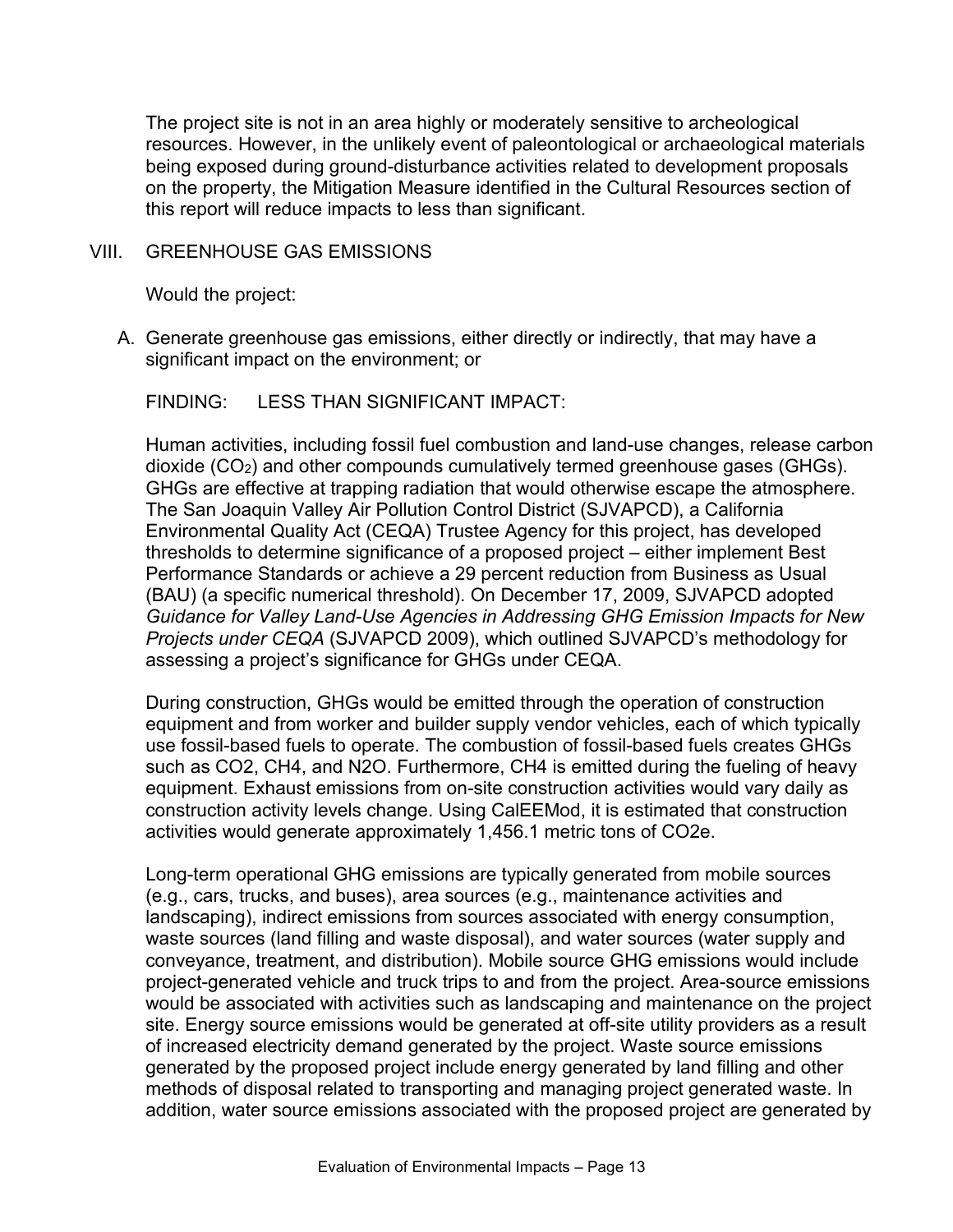water supply and conveyance, water treatment, water distribution, and wastewater treatment.

This analysis evaluates potential operational emissions associated with the maximum building that would be allowed with the proposed rezone. The CalEEMod analysis assumed 440,388 square feet of heavy industrial uses. Trip generation rates for the project were based on CalEEMod's default rates for heavy industrial land uses and it was assumed that operations would commence in 2023. Operational GHG emissions were estimated using CalEEMod and the results are presented in Table 4.

The project would generate 2,598.8 metric tons of CO2e per year based on emissions source category of energy, mobile, waste and water. The project is not expected to be exempt from CEQA requirements and the County has not adopted a CAP or GHG thresholds of significance; therefore, the first two GHG significance criteria would not apply. Therefore, SJVAPCD guidance would require the proposed project to demonstrate a 29 percent reduction in GHG emissions compared to BAU.

The project's estimated annual GHG emissions are approximately 3,769.1 metric tons of CO2e under BAU Conditions (2005) and 2,598.8 metric tons of CO2e in 2020 for project operations. This represents a 31.1 percent decrease in emissions, which meets the SJVAPCD reduction criteria of 29 percent reduction from BAU. Therefore, the project would not result in emissions exceeding the SJVAPCD criteria for GHG emissions.

At this time no additional measures are required from the proposed project beyond those already established by the State to achieve the AB (Assembly Bill) 32 target. Therefore, a BAU analysis that shows the project would achieve the reductions required by regulations to meet the AB 32 target and demonstrates that the project GHG emissions would be less than significant. As 2020 passes, new post-2020 thresholds will be necessary. As the project would be operational in 2023, the 2020 target would not be applicable. Operation of the project would comply with any new measures established to achieve post-2020 reductions.

B. Conflict with an applicable plan, policy or regulation adopted for the purpose of reducing the emissions of greenhouse gases?

FINDING: LESS THAN SIGNIFICANT IMPACT:

Per the *Air Quality and Greenhouse Gas Analysis* prepared for the project, the San Joaquin Valley Air Pollution Control District adopted Climate Change Action Plan (CCAP) which includes suggested BPS for proposed development projects. The Action Plan contains GHG reduction measures that would be applicable to the proposed project. The project would be consistent with the applicable CCAP measures which requires idling time for commercial vehicles, including delivery and construction vehicles. The proposed project was analyzed for consistency with CARB's adopted Scoping Plan and would be consistent with the Scoping Plan measures, including the following: 1) California Light-Duty Vehicle Greenhouse Gas Standards which apply to light-duty vehicles that would access the project site; and 2) Low Carbon Fuel Standard. Vehicles that require that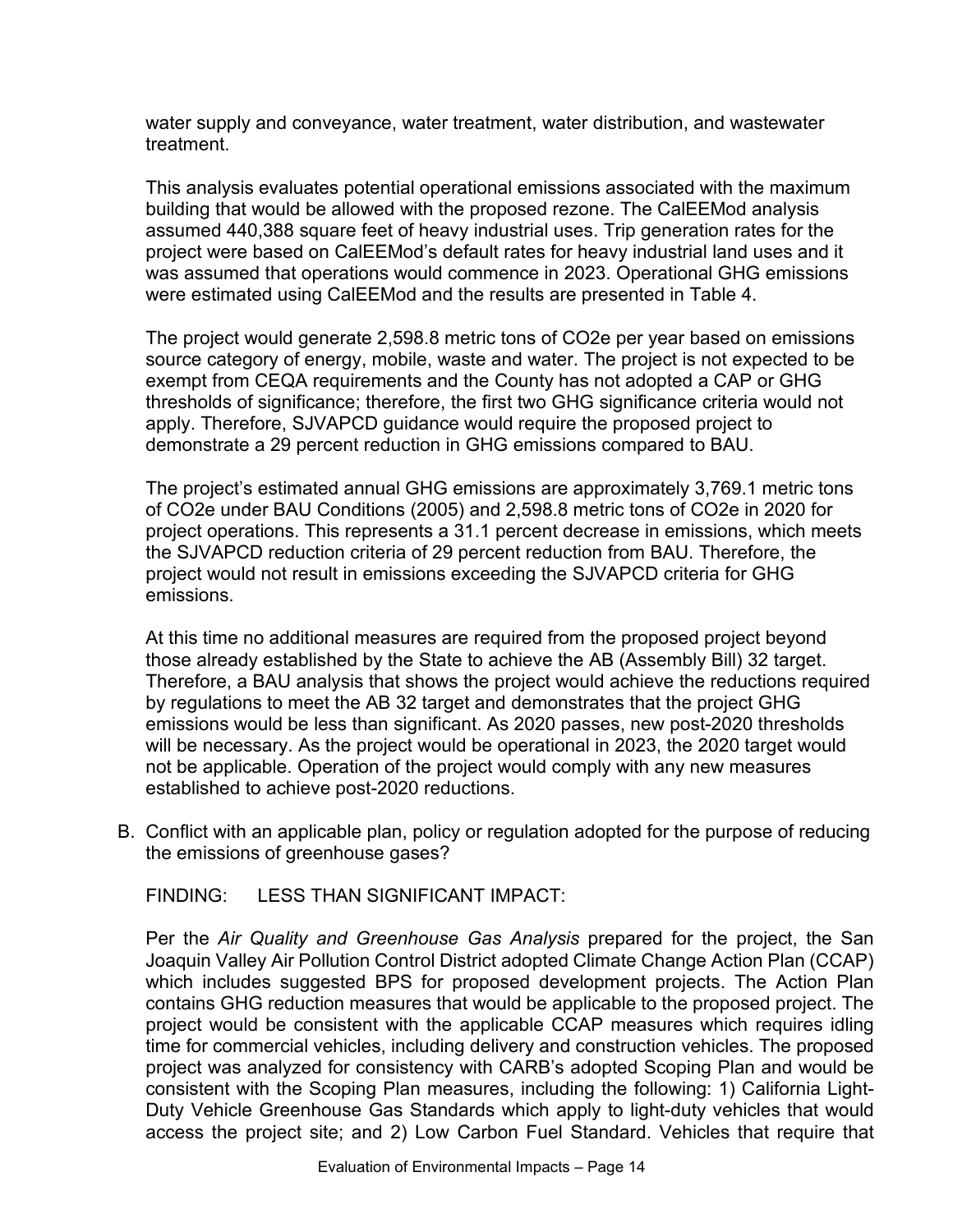access to the project site comply with the standard, by way of consuming transportation fuel that will meet the goal of a 10 percent reduction in carbon intensity by 2020.

The project would not conflict with the goals and objectives of the SJVAPCD's CCAP or any other State or regional plan, policy or regulation of an agency adopted for the purpose of reducing GHG emissions.

## IX. HAZARDS AND HAZARDOUS MATERIALS

Would the project:

- A. Create a significant hazard to the public or the environment through the routine transport, use, or disposal of hazardous materials; or
- B. Create a significant hazard to the public or the environment through reasonably foreseeable upset and accident conditions involving the release of hazardous materials into the environment; or
- C. Emit hazardous emissions or handle hazardous or acutely hazardous materials, substances, or waste within one-quarter mile of an existing or proposed school? FINDING: LESS THAN SIGNIFICANT IMPACT:

The uses allowed under the proposed M-3 conditional zoning could involve the handling of potentially hazardous materials. The Fresno County Public Health Department, Environmental Health Division (Health Department) reviewed the project and requires the following to be included as Project Notes. Future tenants may be required to comply with hazardous materials business plan reporting requirements. Facilities proposing to use and/or store hazardous materials and/or hazardous wastes shall meet the requirements set forth in the California Health and Safety Code (HSC), Division 20, Chapter 6.95, and the California Code of Regulations (CCR), Title 22, Division 4.5. Any business that handles a hazardous material or hazardous waste may be required to submit a Hazardous Materials Business Plan pursuant to the California Health and Safety Code (HSC), Division 20, Chapter 6.95. Any tenant proposing to utilize underground or aboveground petroleum storage tank shall contact Certified Unified Program Agency, obtain permit from FCHD regarding the installation of any underground storage tanks, and contact local Fire authority for construction of aboveground tanks. Future tenants may require obtaining a permit from the California Department of Resources Recycling and Recovery (CalRecycle) pursuant to the State of California Public Resources Code, Division 30; Waste Management, Chapter 16; Waste Tire Facilities, Chapter 19; and Waste Tire Haulers.

D. Be located on a site which is included on a list of hazardous materials sites compiled pursuant to Government Code Section 65962.5 and, as a result, would it create a significant hazard to the public or the environment?

FINDING: NO IMPACT: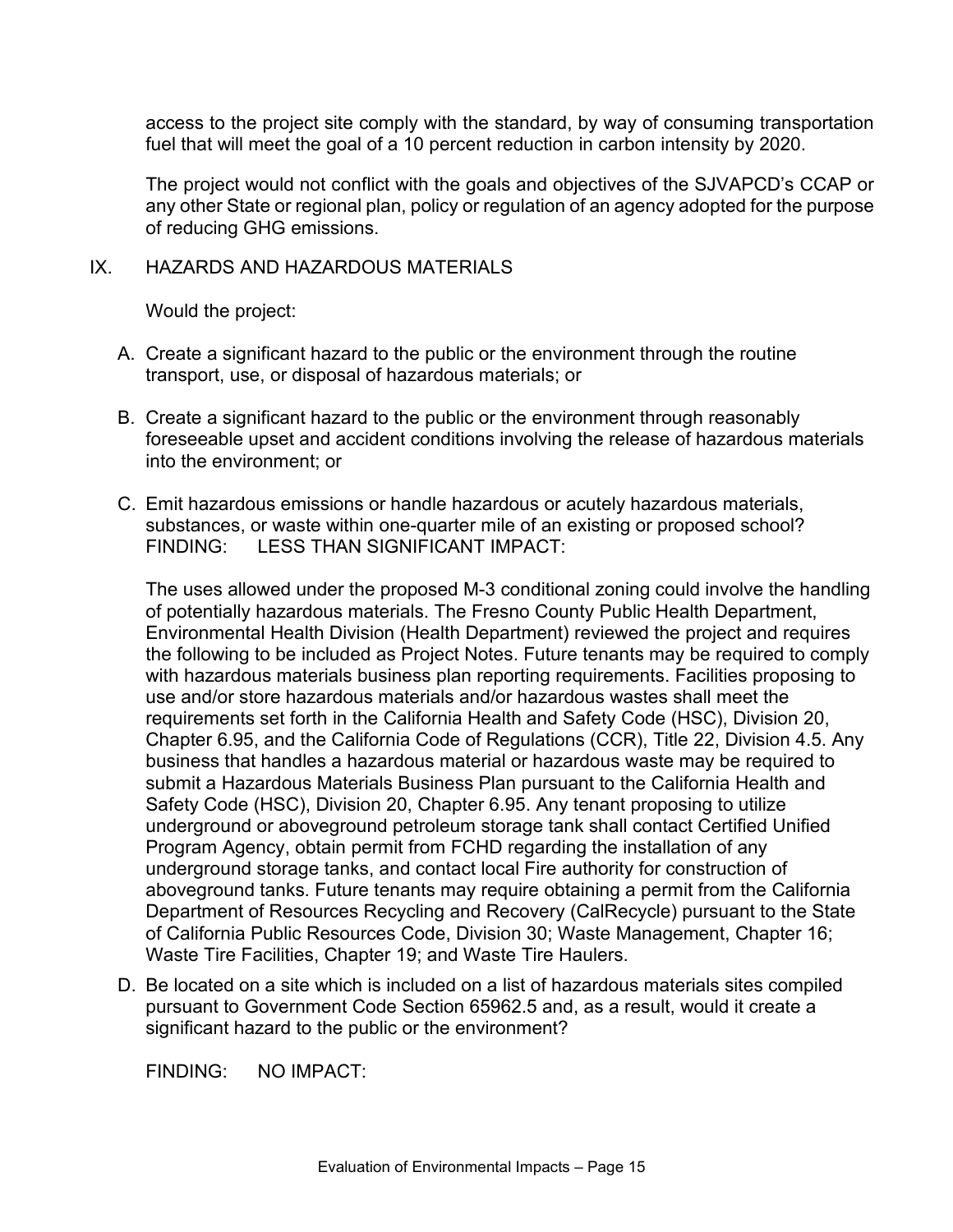The project site is not included in the Department of Toxic Substances Control (DTSC) Hazardous Waste and Substances Sites (Cortese) List complied pursuant to Government Code Section 65962.5.

E. For a project located within an airport land use plan or, where such a plan has not been adopted, within two miles of a public airport or public use airport, result in a safety hazard or excessive noise for people residing or working in the project area?

FINDING: NO IMPACT:

Per the Fresno County *Airport Land Use Compatibility Plan Update* adopted by the Airport Land Use Commission (ALUC) on December 3*, 2018,* the nearest public airport, Selma Airport, is approximately 1.4 miles southwest of the project site. At that distance, the airport will not result in a safety hazard or excessive noise for people residing or working in the project area.

F. Impair implementation of or physically interfere with an adopted emergency response plan or emergency evacuation plan?

FINDING: NO IMPACT:

The subject proposal would not modify the existing street system in the area. Therefore, interference with any adopted emergency response plan or emergency evacuation plan would not occur. The Fresno County Sheriff's Department and the Fresno County Fire Protection District identified no concerns related to emergency access.

G. Expose people or structures, either directly or indirectly, to a significant risk of loss, injury or death involving wildland fires?

FINDING: NO IMPACT:

Per Figure 9-9 of the Fresno County General Plan Background Report, the project site is outside of the State Responsibility area for wildland fire protection. No persons or structures will be exposed to wildland fire hazards.

X. HYDROLOGY AND WATER QUALITY

Would the project:

A. Violate any water quality standards or waste discharge requirements or otherwise substantially degrade surface or groundwater quality?

FINDING: LESS THAN SIGNIFICANT IMPACT:

See discussion above in Section VI. E. Geology and Soils for waste discharge requirements.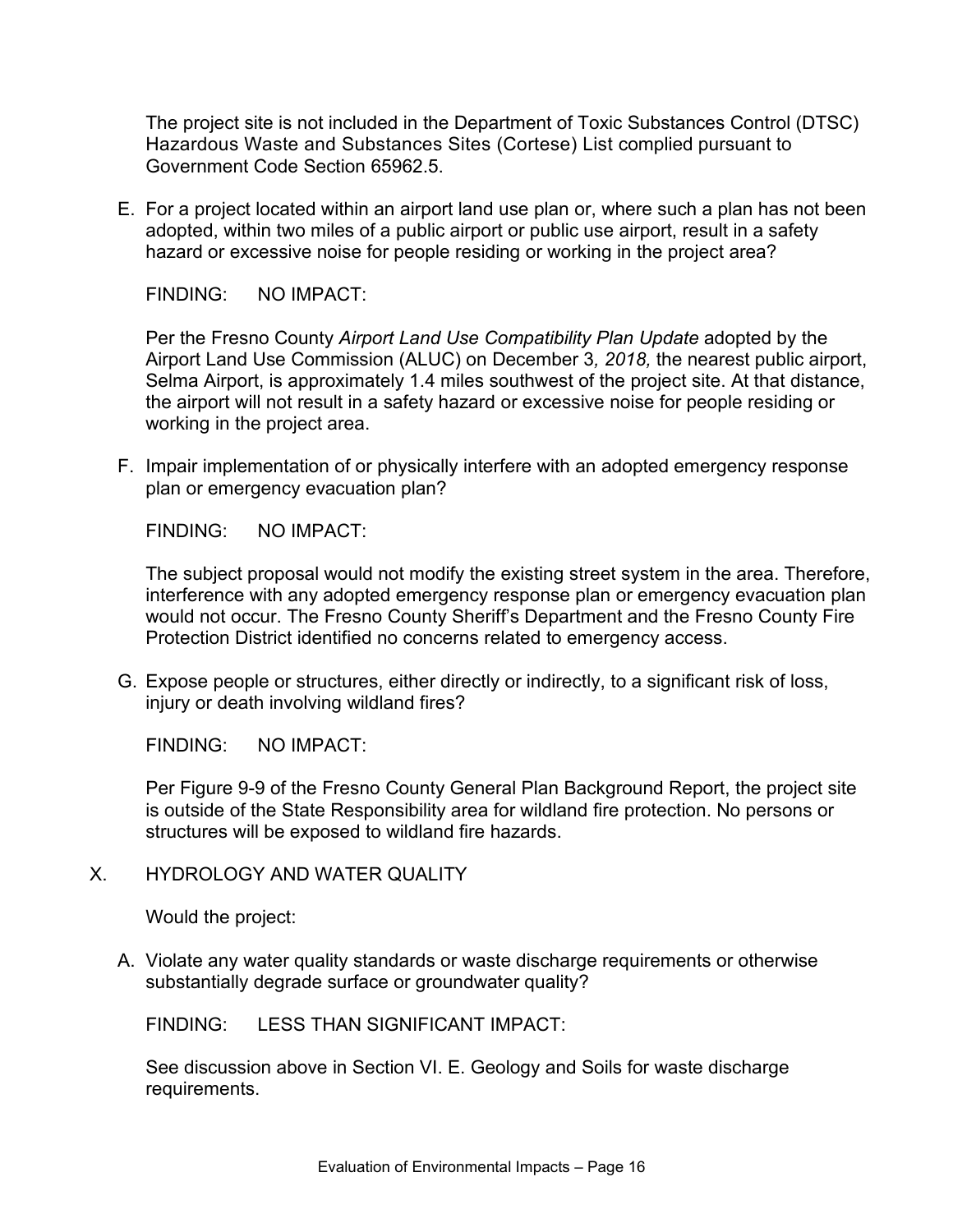The subject proposal will use an onsite well for water supply. The State Water Resources Control Board (SWRCB), Division of Drinking Water (DDW) reviewed the proposal and stated that the as the well will be used to serve more than 25 people on the property (35 employees will be added as part of the subject proposal), it would meet the definition of a public water system and will need a drinking water permit from SWRCB-DDW. This requirement will be included as a Project Note.

Per the Regional Water Quality Control Board, Central Valley Region review of the proposal, a Project Note would require that construction storm water permit shall be obtained for all ground disturbing activities that exceed one-acre

B. Substantially decrease groundwater supplies or interfere substantially with groundwater recharge such that the project may impede sustainable groundwater management of the basin?

FINDING: NO IMPACT:

The project site is located within the Central Kings Groundwater Sustainability Area (CKGSA). The project was referred to but was not commented on by CKGSA. The subject property is not located in a water-short area. The Water and Natural Resources Division of the Fresno County Department of Public Works and Planning reviewed the proposed project and had no concerns relating to water availability and sustainability for future development related to this proposal.

- C. Substantially alter the existing drainage pattern of the site or area, including through the alteration of the course of a stream or river or through the addition of impervious surfaces, in a manner which would:
	- 1. Result in substantial erosion or siltation on or off site; or
	- 2. Substantially increase the rate or amount of surface runoff in a manner which would result in flooding on or off site; or
	- 3. Create or contribute runoff water which would exceed the capacity of existing or planned storm water drainage systems or provide substantial additional sources of polluted runoff; or
	- 4. Impede or redirect flood flows?

FINDING: LESS THAN SIGNIFICANT IMPACT:

According to the United States Geological Survey Quad Maps, no natural drainage channels run through the subject parcels.

Although no development is proposed under this proposal, future development proposal pertaining to the uses allowed by this application could compact and over-cover soil and reduced area available for infiltration of storm water, potential runoff, flooding, erosion, and siltation. However, these effects are not considered significant due to each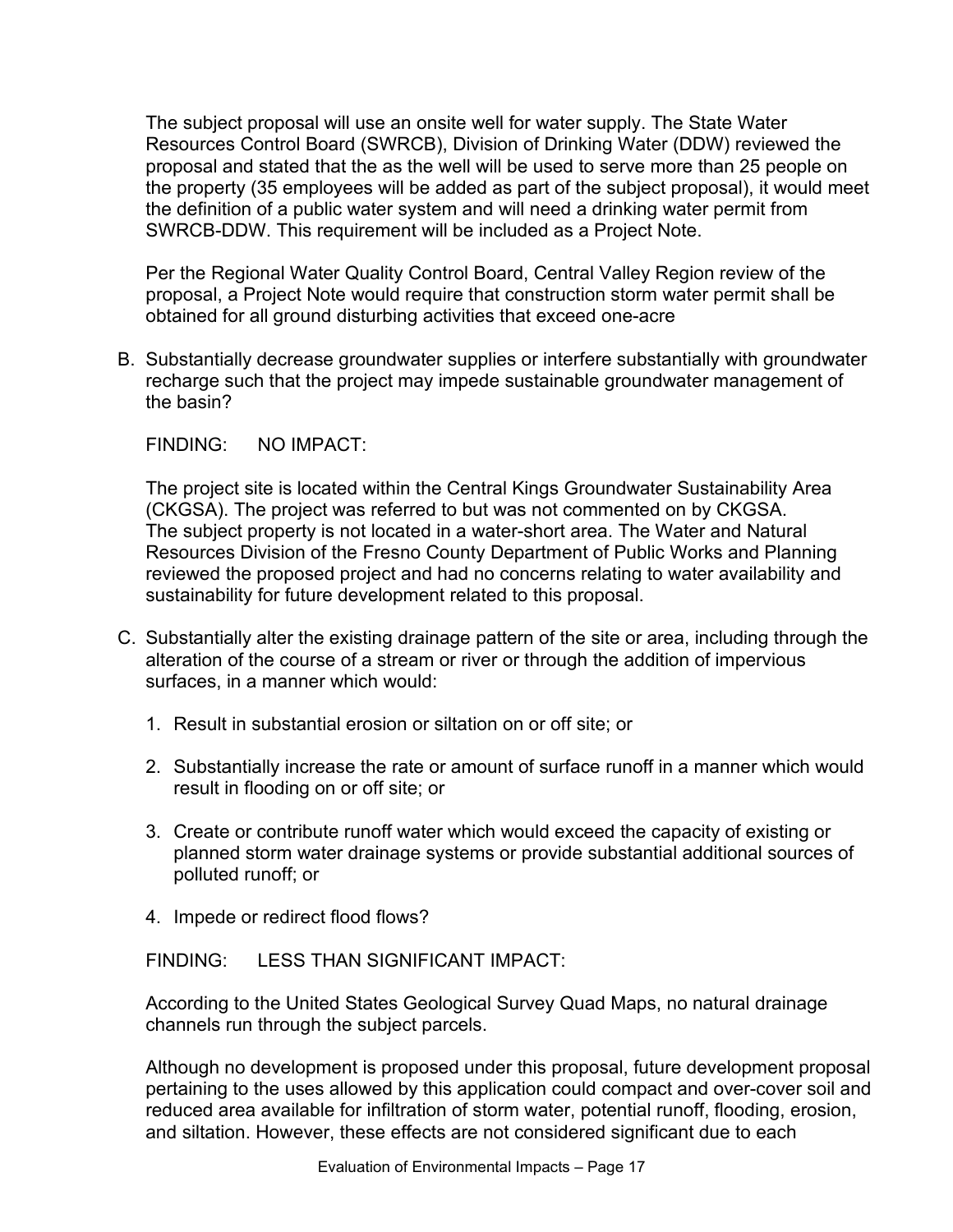development adhering to mandatory construction practices contained in the Grading and Drainage Sections of the County Ordinance Code which will be implemented through mandatory Site Plan Review.

The Development Engineering Section of the Fresno County Department of Public Works and Planning reviewed the proposal and pursuant to their comments a Project Note would require a grading permit and an engineered grading and drainage plan shall be obtained for the grading that has been done without a permit and any additional grading proposed with this application.

D. In flood hazard, tsunami, or seiche zones, risk release of pollutants due to project inundation?

FINDING: NO IMPACT:

According to FEMA FIRM Panel 2125H, the project site is not subject to flooding from the 100 year storm.

E. Conflict with or obstruct implementation of a water quality control plan or sustainable groundwater management plan?

FINDING: NO IMPACT:

The subject proposal would not conflict with Water Quality Control Plan as there is none for Fresno County. The subject property is located within the Central Kings Groundwater Sustainability Area (GSA) which expressed no concerns related to groundwater resources.

XI. LAND USE AND PLANNING

Would the project:

A. Physically divide an established community?

FINDING: NO IMPACT:

Located in an agricultural area, the project site is approximately 0.75-mile northwest of the nearest city limits of the City of Selma. No public road traverses the project site nor does it block any designated roads or pathways. The project would not divide any established communities and no impact would occur.

B. Cause a significant environmental impact due to a conflict with any land use plan, policy, or regulation adopted for the purpose of avoiding or mitigating an environmental effect?

FINDING: LESS THAN SIGNIFICANT IMPACT: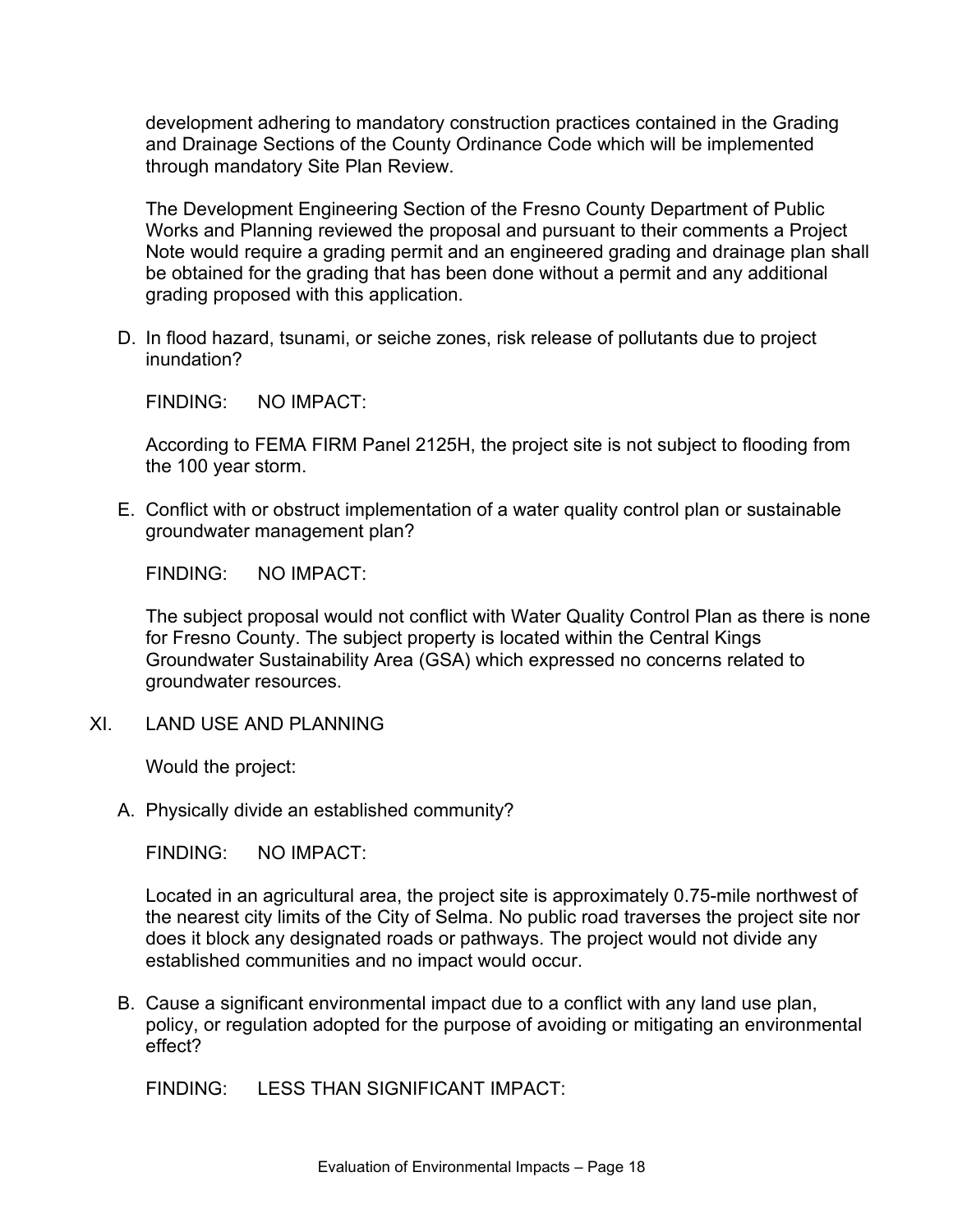The project site is designated Agriculture in the County-adopted Selma Community Plan, zoned AE-20 (Exclusive Agriculture, 20-acre minimum parcel size district) and is located within the City of Selma Sphere of Influence.

The subject proposal involves amendment to the Land use Element of the Countyadopted Selma Community Plan to redesignate two contiguous parcels totaling 27.85 acres from Agriculture to General Industrial and rezone them from the AE-20 Zone District to the M-3 (c) (Heavy Industrial; Conditional) Zone District for limited by-right uses.

The subject parcels are located within the Selma-Kingsburg-Fowler Sanitation District and the City of Selma Sphere of Influence but outside of their respective corporate boundaries. The project is not in conflict with any land use plan, policy, or regulation of these entities. The project is consistent with the following policies of the County General Plan.

Regarding General Plan Policy LU-A.1 the subject parcels are not designated as Prime Farmland in the 2016 Fresno County Important Farmland Map and are located within Golden State Industrial Corridor Sphere of Influence (SOI) near established industrial development within the Corridor and will eventually be developed with industrial uses. Also, located within City of Selma SOI the 2035 Selma General Plan designates this project area as Light Industrial reserve for future industrial uses.

Regarding General Plan Policy LU-A.12, Policy LU-A.13 and Policy LU-A.14, the subject proposal is consistent Policy LU-A.1 as discussed above, will not convert productive agricultural land to non-agricultural use, and needed landscaping will be provided as part of future development proposals on the property.

Regarding General Plan Policy LU-F.29. Criteria a, b, c & d, future development proposals on the property will comply with Fresno County Noise Ordinance and Air District rules and regulations. The proposals will also comply with the M-3 Zone District development standards and be analyzed against these standards during Site Plan Review.

Regarding General Plan Policy LU-F. 30, the subject property will annex into the Selma-Kingsburg-Fowler Sanitation District to receive the District's sewer service. Regarding water supply, the subject property can be allowed with only low water uses and the uses that generate small amounts of liquid waste until such time the property is served by community water system.

Regarding General Plan Policy LU-F.31, landscaping will be required and be provided along Manning Avenue frontage of the property due to it carrying significant nonindustrial, farming-related traffic through the area.

Regarding General Plan Policy LU-G.7, the City of Selma was consulted by soliciting comments on the subject proposal with no response provided by the City from the lands use perspective of the project.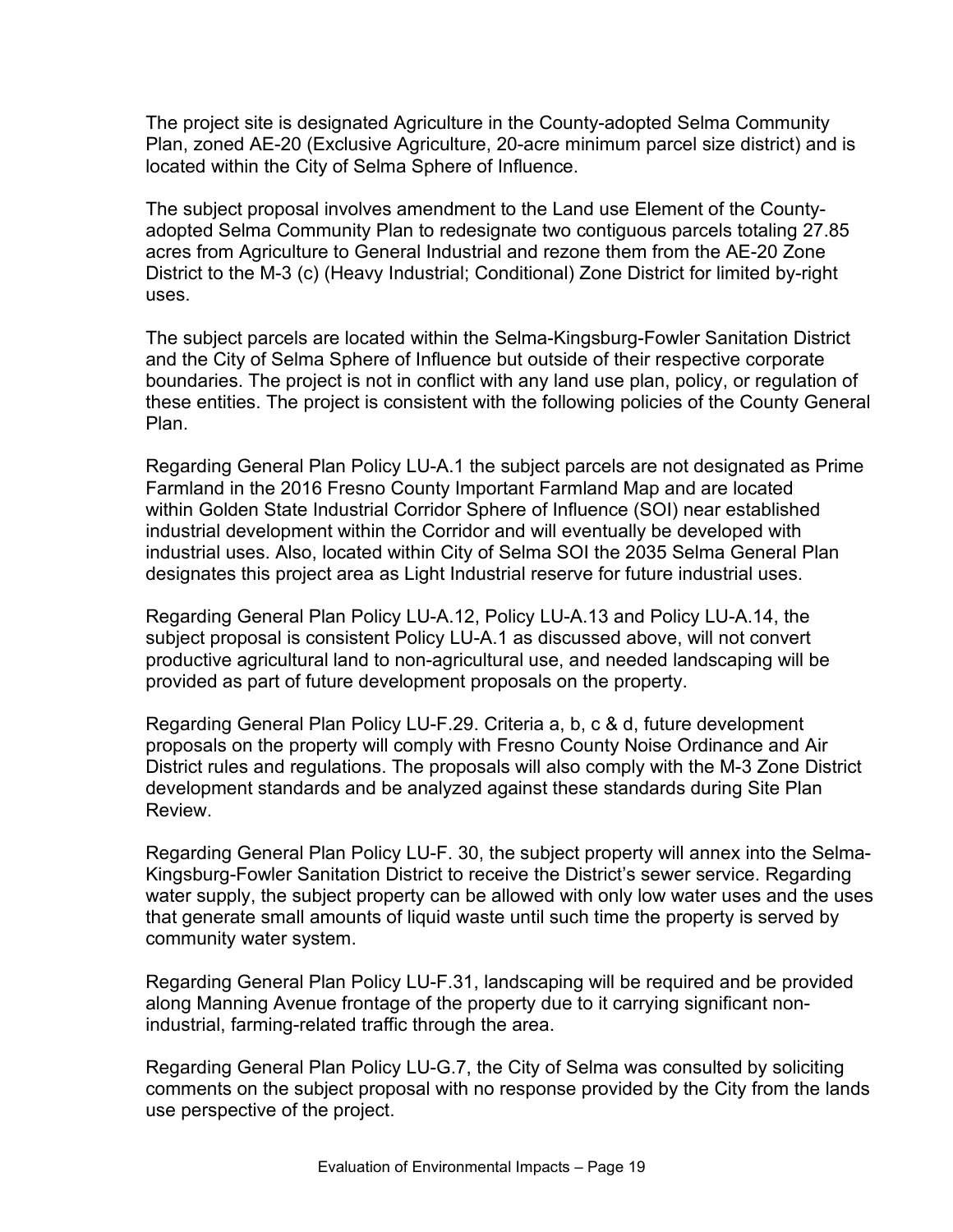Regarding General Plan Policy LU-G.14 the subject proposal is within the City of Selma Sphere of Influence (SOI) and was asked for possible annexation per the Memorandum of Understanding (MOU) between the City and the County. The City released the project to the County for processing on June 26, 2018 with no comments.

Regarding General Plan Policy TR-A.7, the proposed project will contribute towards its fair share regarding signalization at the intersection of Golden State Blvd and Manning Avenue.

Regarding General Plan Policy PF-A.2: the future development proposals will be served by community sewer from SKF and community water when it becomes available and can feasibly be provided.

Regarding General Plan Policy PF-C.17 the subject parcels are not located within low water area of Fresno County and the Water and Natural Resources Division of Fresno County Department of Public Works and Planning offered no comments relating to the water availability/consistency for the project.

XII. MINERAL RESOURCES

Would the project:

- A. Result in the loss of availability of a known mineral resource that would be of value to the region and the residents of the state; or
- B. Result in the loss of availability of a locally important mineral resource recovery site delineated on a local General Plan, Specific Plan, or other land use plan?

FINDING: NO IMPACT:

Per Figure 7-8 of the Fresno County General Plan Background Report, the project site is not located within a mineral-producing area of the County.

#### XIII. NOISE

Would the project result in:

- A. Generation of a substantial temporary or permanent increase in ambient noise levels in the vicinity of the project in excess of standards established in the local general plan or noise ordinance, or applicable standards of other agencies; or
- B. Generation of excessive ground-borne vibration or ground-borne noise levels?

FINDING: NO IMPACT:

The subject proposal involves no development. The Fresno County Department of Public Health, Environmental Health Division reviewed the proposal and expressed no concerns related to noise.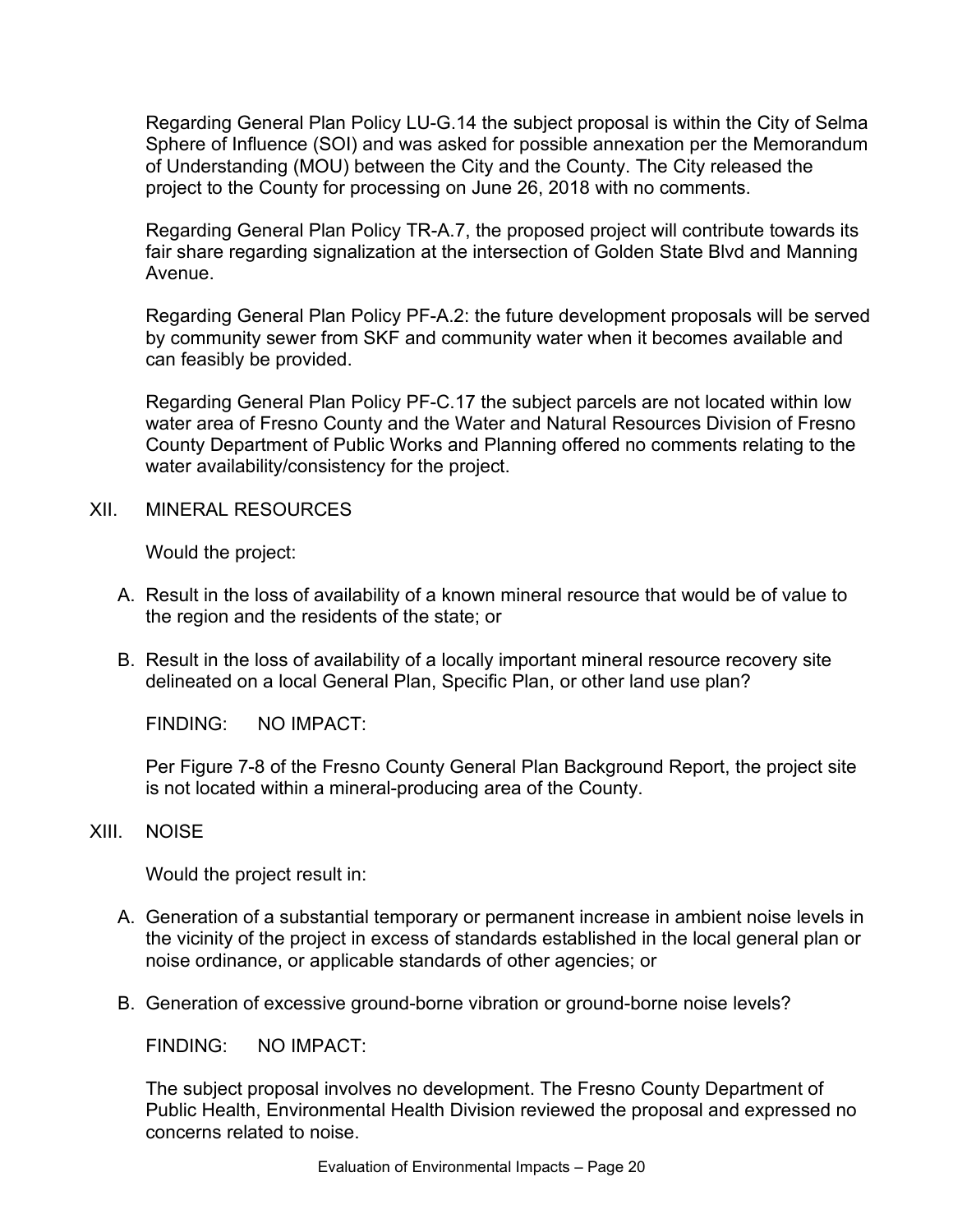C. For a project located within the vicinity of a private airstrip or an airport land use plan or, where such a plan has not been adopted, within two miles of a public airport or public use airport, would the project expose people residing or working in the project area to excessive noise levels?

FINDING: NO IMPACT:

See discussion in Section IX. E. above.

XIV. POPULATION AND HOUSING

Would the project:

- A. Induce substantial unplanned population growth in an area, either directly (for example, by proposing new homes and businesses) or indirectly (for example, through extension of roads or other infrastructure); or
- B. Displace substantial numbers of existing people or housing, necessitating the construction of replacement housing elsewhere?

FINDING: NO IMPACT:

The project would not induce population growth, displace housing, or displace a substantial number of people, necessitating the construction of replacement housing elsewhere.

XV. PUBLIC SERVICES

Would the project:

- A. Result in substantial adverse physical impacts associated with the provision of new or physically altered governmental facilities, or the need for new or physically-altered governmental facilities, the construction of which could cause significant environmental impacts, in order to maintain acceptable service ratios, response times or other performance objectives for any of the following public services:
	- 1. Fire protection?

FINDING: NO IMPACT:

Fresno County Fire Protection District (CalFire) reviewed the subject proposal and offer no comments related to fire.

- 2. Police protection; or
- 3. Schools; or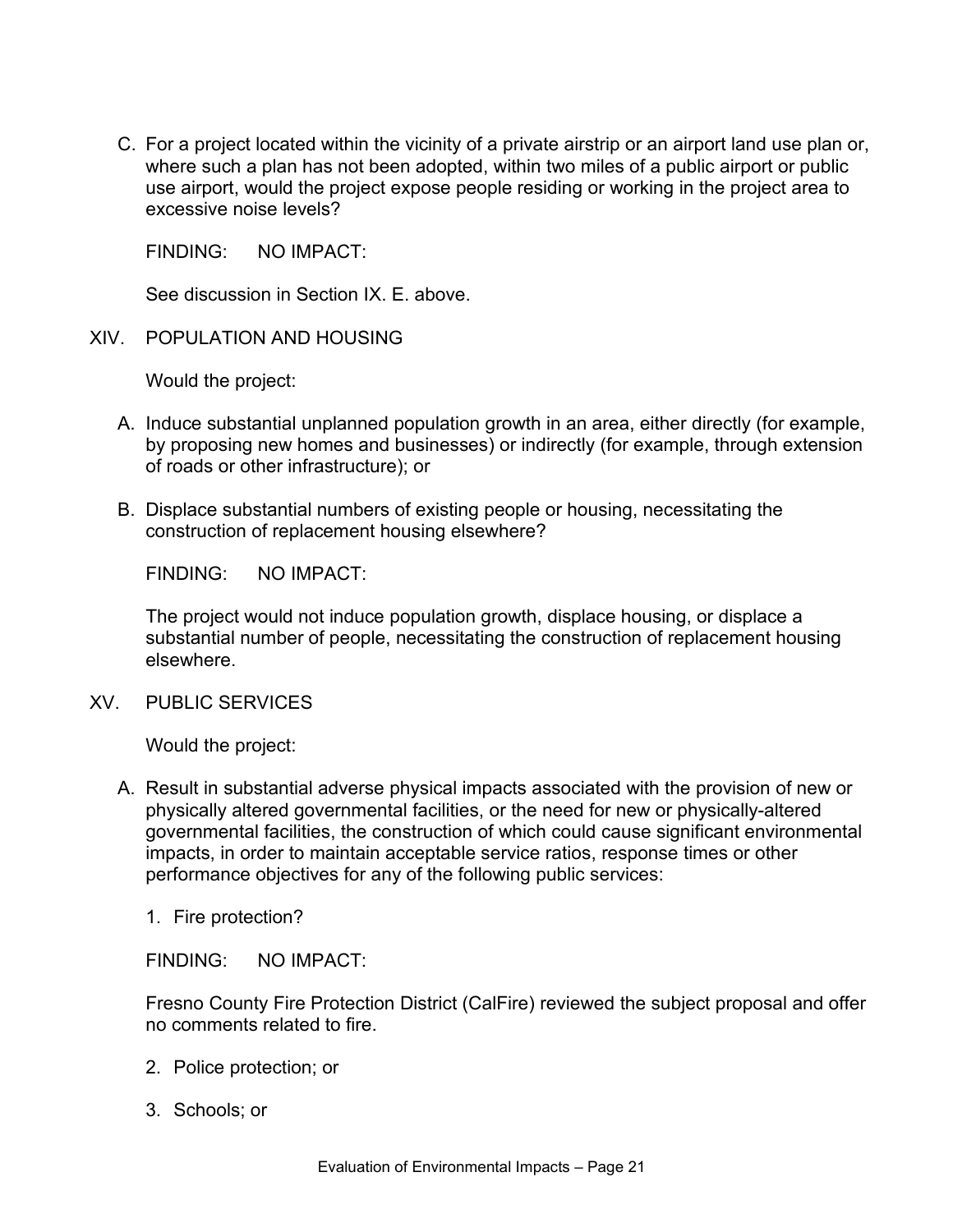- 4. Parks; or
- 5. Other public facilities?

FINDING: NO IMPACT:

The future industrial uses on the property resulting from this proposal will not impact existing public services, nor will they result in the need for additional public services related to schools, parks, or police protection.

#### XVI. RECREATION

Would the project:

- A. Increase the use of existing neighborhood and regional parks or other recreational facilities such that substantial physical deterioration of the facility would occur or be accelerated; or
- B. Include recreational facilities or require the construction or expansion of recreational facilities, which might have an adverse physical effect on the environment?

FINDING: NO IMPACT:

The future industrial uses on the property will not induce population growth to require construction of new or expanded recreational facilities in the area.

#### XVII. TRANSPORTATION

Would the project:

A. Conflict with a program, plan, ordinance, or policy addressing the circulation system, including transit, roadway, bicycle, and pedestrian facilities?

FINDING: LESS THAN SIGNIFICANT IMPACT WITH MITIGATION INCORPORATED:

The Design Division of the Fresno County Department of Public Works and Planning and the California Department of Transportation (Caltrans) reviewed the subject proposal and required that a Traffic Impact Study (TIS) be prepared to determine impact on County roadway and intersections.

A Traffic Impact Study (TIS) was prepared for the project by Peters Engineering Group and dated November 17, 2020. According to the TIS, the project contributes to future year 2040 levels of service below the target Level of Service (LOS), as well as excessive queuing, and will be responsible for payment of an equitable share of the cost of the future improvements at Manning Avenue/DeWolf Avenue.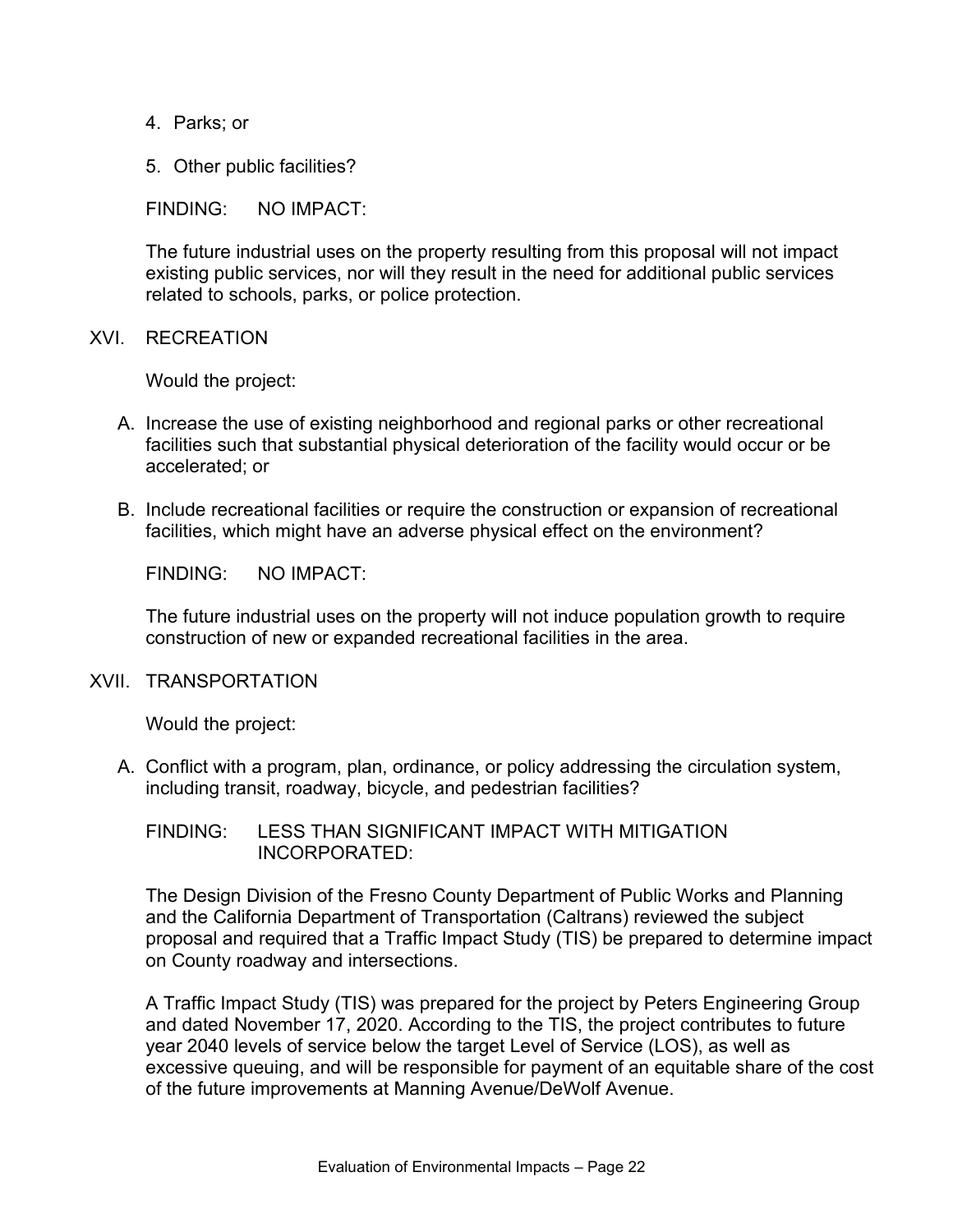The Project will cause no increase in the Traffic Index (TI) on the study road segments, and a left-turn lane at the site access driveway is not warranted.

The County Design Division and the Road Maintenance and Operations Division reviewed the TIS and the following mitigation measure, pro-rata share percentage and estimated cost identified by the County Design Division shall apply to the project to ensure potential traffic impacts are mitigated /addressed to less than significant levels:

## **\*** *Mitigation Measures***:**

- *1. Prior to the issuance of building permits for the uses allowed on M-3 zoned property, the applicant shall enter into an agreement with the County of Fresno agreeing to participate on a pro-rata basis per acreage developed in the funding of future off-site traffic improvements defined in items 'a' below. The traffic improvements and the project's maximum pro-rata share based on 27.85 acres of the associated costs are as follows:*
	- *a. The project shall add a signal at the intersection of Manning Avenue and DeWolf Avenue. The project's maximum share for the 2040 scenario is \$21,255 (includes 1.5% of the total cost of construction,15% preliminary engineering, and 15% construction engineering)*

*The County shall update cost estimates for the above specified improvements prior to execution of the agreement. The Board of Supervisors pursuant to Ordinance Code Section 17.88 shall adopt a Public Facilities Fee addressing the updated pro-rata costs. The Public Facilities Fee shall be related to off-site road improvements, plus costs required for inflation based on the Engineering New Record (ENR) 20 Cities Construction Cost Index.*

The California Department of Transportation (Caltrans) reviewed the TIS, concurred with its findings, and required no mitigation measure to mitigate the project's impact on state highway.

The subject parcels front on Leonard Avenue and Manning Avenue. According to the Road Maintenance and Operations Division, Leonard Avenue is classified as a Local Road requiring an ultimate right-of-way of 60 feet (30 feet each side of centerline line). To meet ultimate ROW for Leonard Avenue, a Condition of Approval would require that 10-foot of the property along east property line of 9.29-acre parcel identified by APN 348-050-25S shall be dedicated in additional road right-of-way. Manning Avenue requires no additional right-of-way. It currently has 53 feet right-of-way south of section line.

B. Be in conflict or be inconsistent with the California Environmental Quality Act (CEQA) Guidelines Section 15064.3, subdivision (b)?

FINDING: NO IMPACT: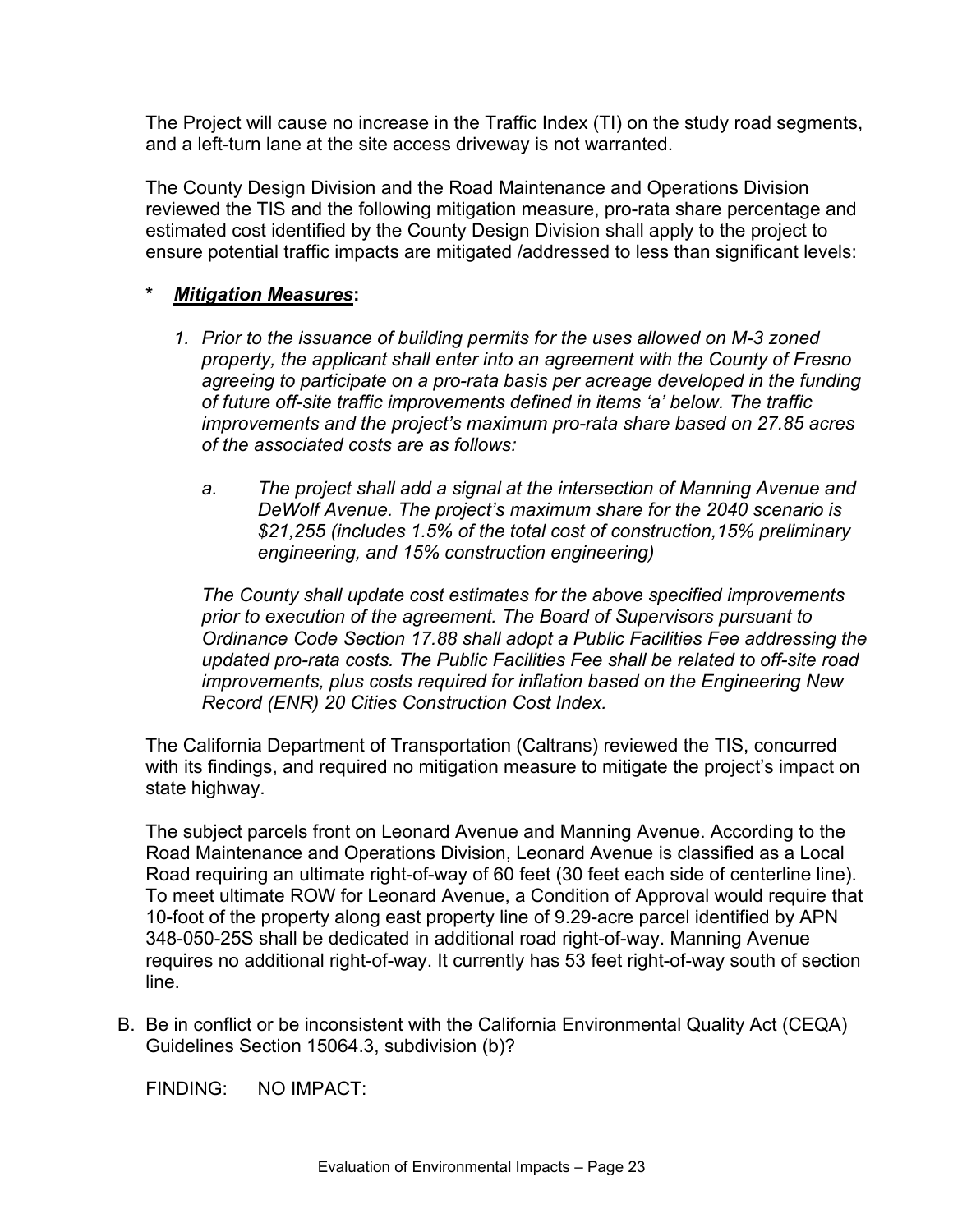According to the Traffic Impact Study (TIS) prepared by Peters Engineering Group and dated November 17, 2020, truck trips typical of those that will be generated by the proposed Project are generally excluded from the requirements of CEQA as they pertain to transportation impacts and VMT. Considering that the daily employee trips are expected to be less than 110, the project will cause a less than significant transportation impact based on Vehicle Mile Travel (VMT). As such, the project will not conflict with or be inconsistent with the California Environmental Quality Act (CEQA) Guidelines Section 15064.3, subdivision (b).

C. Substantially increase hazards due to a geometric design feature (*e.g.*, sharp curves or dangerous intersections) or incompatible uses (*e.g.*, farm equipment)?

FINDING: LESS THAN SIGNIFICANT IMPACT:

Access to the project site for future development proposals will be from Leonard Avenue. Due to being classified as expressway, access to the site from Manning Avenue is not allowed. Given that restriction, impact of any traffic hazard due to site access will be reduced to less than significant.

D. Result in inadequate emergency access? FINDING: NO IMPACT:

All development proposals on the property will be subject to mandatory Site Plan Review to ensure that the design of each use proposed on the property incorporates adequate emergency access acceptable by local fire agency. As noted above, access to the subject properties will be restricted to Leonard Avenue.

## XVIII. TRIBAL CULTURAL RESOURCES

Would the project:

- A. Cause a substantial adverse change in the significance of a tribal cultural resource, defined in Public Resources Code Section 21074 as either a site, feature, place, cultural landscape that is geographically defined in terms of the size and scope of the landscape, sacred place, or object with cultural value to a California Native American tribe, and that is:
	- 1. Listed or eligible for listing in the California Register of Historical Resources, or in a local register of historical resources as defined in Public Resources Code Section 5020.1(k); or
	- 2. A resource determined by the lead agency, in its discretion and supported by substantial evidence, to be significant pursuant to criteria set forth in subdivision (c) of Public Resources Code Section 5024.1? (In applying the criteria set forth in subdivision (c) of Public Resource Code Section 5024.1, the lead agency shall consider the significance of the resource to a California Native American tribe.)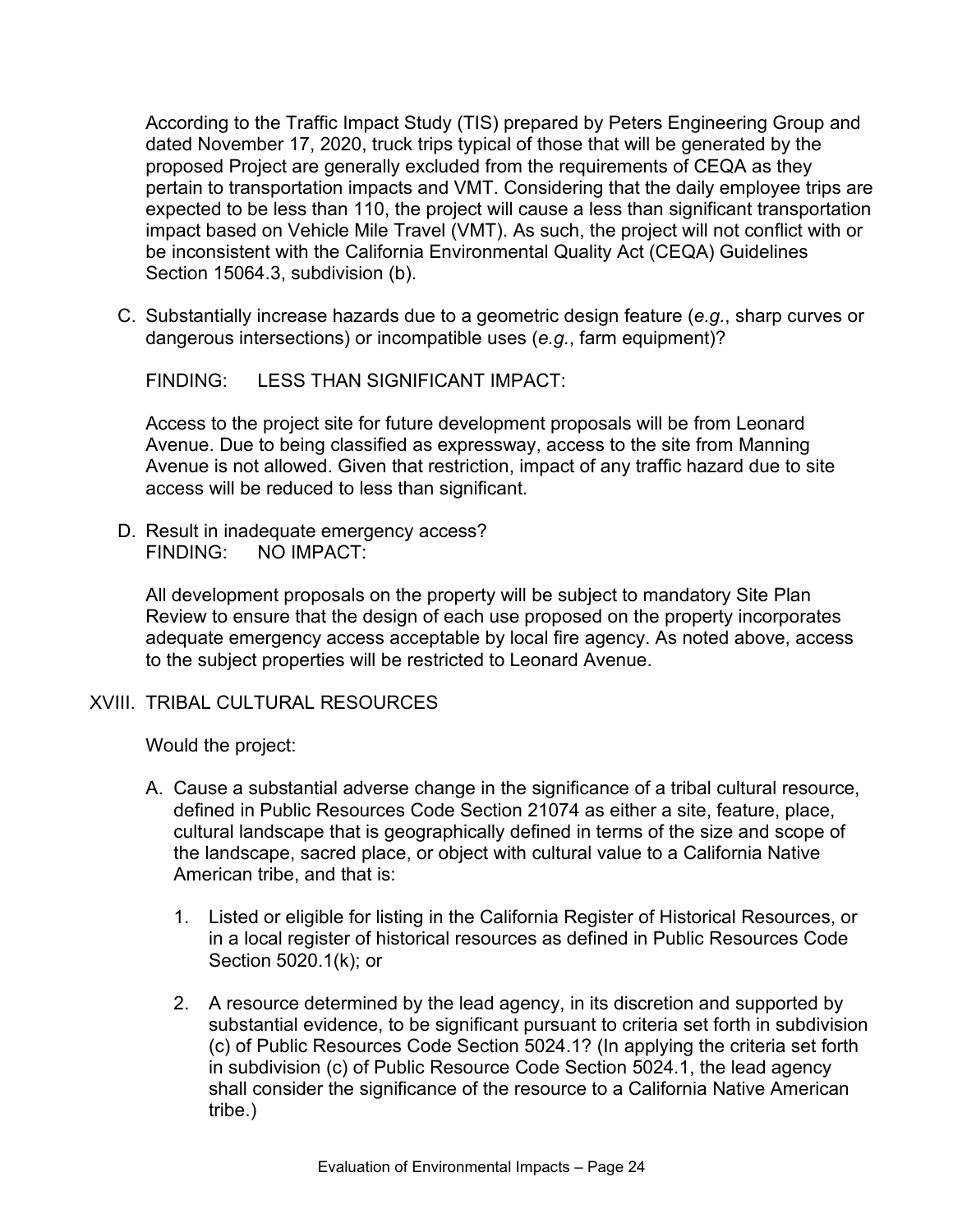## FINDING: LESS THAN SIGNIFICANT IMPACT:

The project site is in an area not designated as highly or moderately sensitive for archeological resources. Pursuant to Assembly Bill (AB) 52, the subject proposal was routed to the Santa Rosa Rancheria Tachi Yokut Tribe, Picayune Rancheria of the Chukchansi Indians, Dumna Wo Wah Tribal Government, and Table Mountain Rancheria offering them an opportunity to consult under Public Resources Code (PRC) Section 21080.3(b) with a 30-day window to formally respond to the County letter. No tribe requested consultation, resulting in no further action on the part of the County. The Table Mountain Rancheria (TMR), however, requested to be informed in the unlikely event that cultural resources are identified on the property. With the Mitigation Measure included in the CULTURAL ANALYSIS section of this report any potential impact to tribal cultural resources will be reduced to less than significant.

## XIX. UTILITIES AND SERVICE SYSTEMS

Would the project:

A. Require or result in the relocation or construction of new or expanded water, wastewater treatment or storm water drainage, electric power, natural gas, or telecommunications facilities, the construction or relocation of which could cause significant environmental effects?

FINDING: LESS THAN SIGNIFICANT IMPACT:

See discussion in Section VII. E. GEOLOGY AND SOILS above. The project will not result in the relocation or construction of new electric power, natural gas, or telecommunications facilities.

B. Have sufficient water supplies available to serve the project and reasonably foreseeable future development during normal, dry, and multiple dry years?

FINDING: LESS THAN SIGNIFICANT IMPACT:

See discussion in Section X. B. HYDROLOGY AND WATER QUALITY above.

C. Result in a determination by the wastewater treatment provider which serves or may serve the project that it has adequate capacity to serve the project's projected demand in addition to the provider's existing commitments?

FINDING: LESS THAN SIGNIFICANT IMPACT:

See discussion above in Section VII.E. GEOLOGY AND SOILS.

D. Generate solid waste in excess of State or local standards, or in excess of the capacity of local infrastructure, or otherwise impair the attainment of solid waste reduction goals; or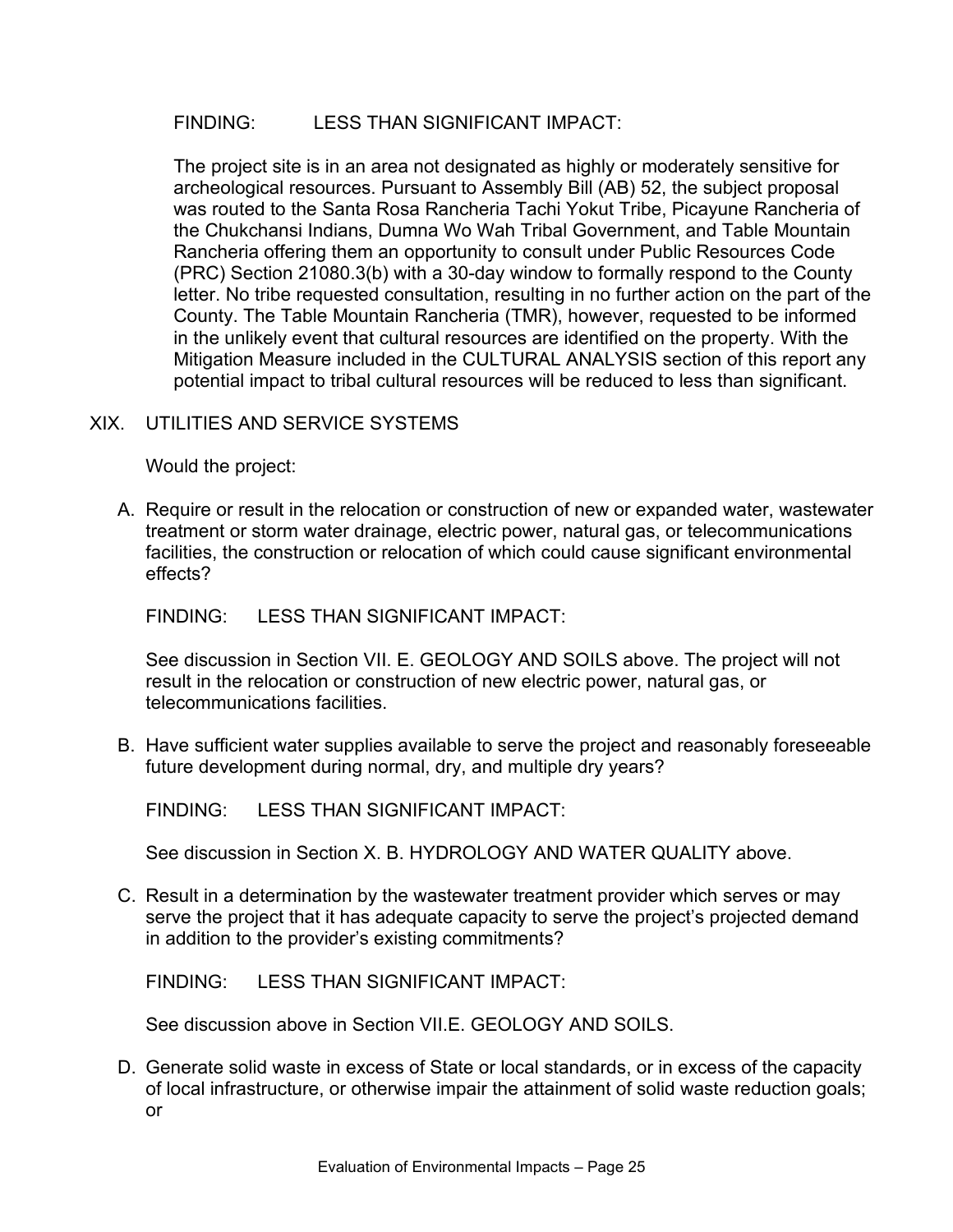E. Comply with federal, state, and local management and reduction statutes and regulations related to solid waste?

FINDING: NO IMPACT:

The subject proposal involves no developments, besides the installation of railroad tracks. The waste disposal resulting from future development proposals will be through regular trash collection service.

#### XX. WILDFIRE

If located in or near state responsibility areas or lands classified as very high fire hazard severity zones, would the project:

- A. Substantially impair an adopted emergency response plan or emergency evacuation plan, or telecommunications facilities, the construction or relocation of which could cause significant environmental effects; or
- B. Due to slope, prevailing winds, and other factors, exacerbate wildfire risks, and thereby expose project occupants to pollutant concentrations from a wildfire or the uncontrolled spread of a wildfire; or
- C. Require the installation or maintenance of associated infrastructure (such as roads, fuel breaks, emergency water sources, power lines or other utilities) that may exacerbate fire risk or that may result in temporary or ongoing impacts to the environment; or
- D. Expose people or structures to significant risks, including downslope or downstream flooding or landslides, as a result of runoff, post-fire slope instability, or drainage changes?

FINDING: LESS THAN SIGNIFICANT IMPACT:

The project site is not within or near state responsibility areas or lands classified as very high fire hazard severity zones.

## XXI. MANDATORY FINDINGS OF SIGNIFICANCE

Would the project:

A. Have the potential to substantially degrade the quality of the environment, substantially reduce the habitat of a fish or wildlife species, cause a fish or wildlife population to drop below self-sustaining levels, threaten to eliminate a plant or animal community, substantially reduce the number, or restrict the range of a rare or endangered plant or animal or eliminate important examples of the major periods of California history or prehistory?

FINDING: LESS THAN SIGNIFICANT IMPACT: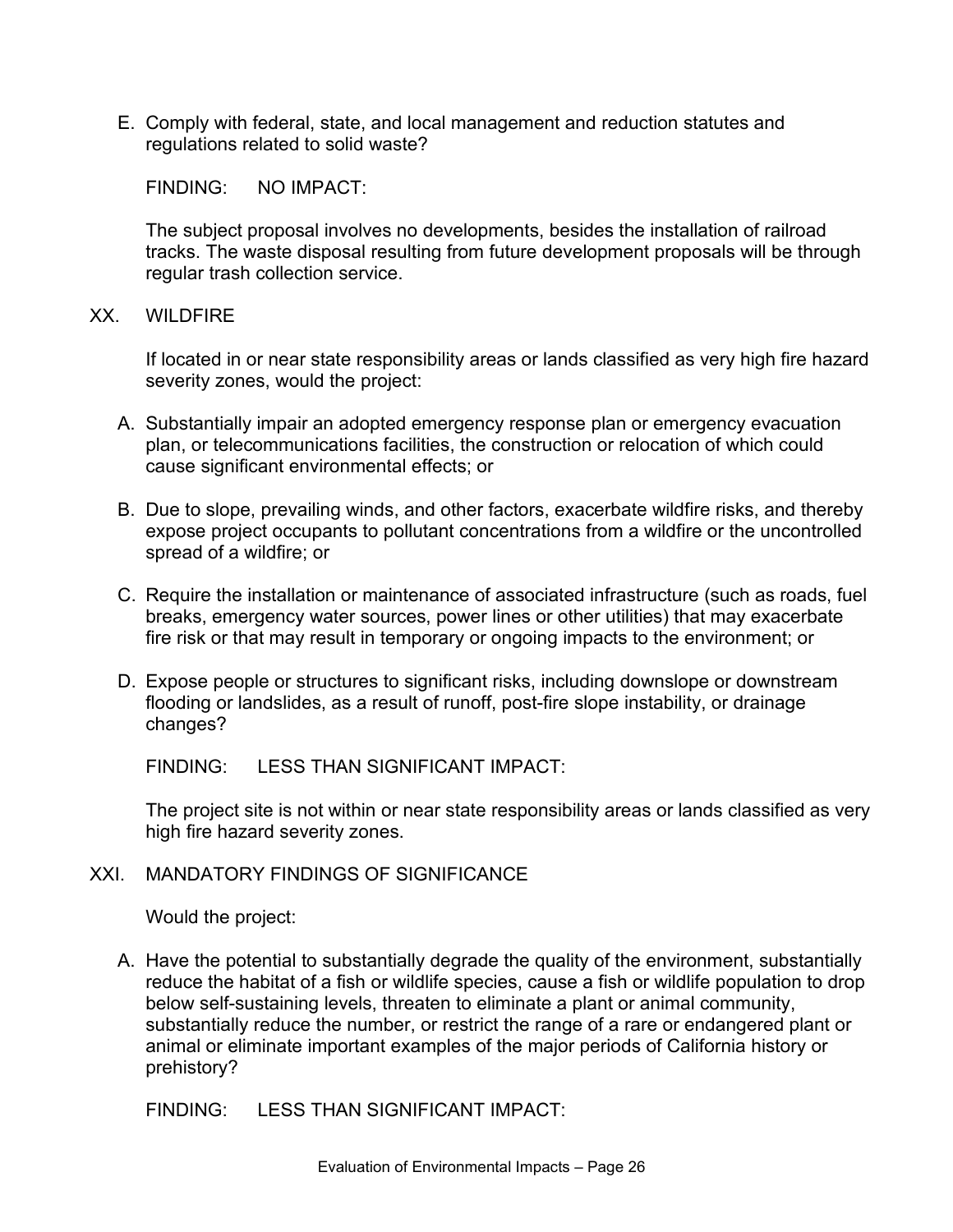The project will have no impact on biological resources. Impacts on cultural resources have been reduced to a less than significant level with the incorporation of a Mitigation Measure discussed above in Section V.A.B.C.D. CULTURAL RESOURCES.

B. Have impacts that are individually limited, but cumulatively considerable ("cumulatively considerable" means that the incremental effects of a project are considerable when viewed in connection with the effects of past projects, the effects of other current projects, and the effects of probable future projects)?

FINDING: LESS THAN SIGNIFICANT IMPACT:

Each of the projects located within Fresno County has been or would be analyzed for potential impacts, and appropriate project-specific Mitigation Measures are developed to reduce that project's impacts to less than significant levels. Projects are required to comply with applicable County policies and ordinances. The incremental contribution by the subject proposal to overall development in the area is less than significant.

The subject proposal will adhere to the permitting requirements and rules and regulations set forth by the Fresno County Grading and Drainage Ordinance, San Joaquin Air Pollution Control District, and California Code of Regulations Fire Code at the time development occurs on the property. No cumulatively considerable impacts relating to Agricultural and Forestry Resources, Air Quality, or Transportation were identified in the project analysis. Impacts identified for Aesthetics, Cultural Resources, Energy, and Transportation will be addressed with the Mitigation Measures discussed above in Section I, Section V, Section VI, and Section XVII.

C. Have environmental effects which will cause substantial adverse effects on human beings either directly or indirectly?

FINDING: NO IMPACT:

No substantial adverse effects on human beings, either directly or indirectly were identified in the analysis.

## **CONCLUSION/SUMMARY**

Based upon the Initial Study (IS) No. 7504 prepared for General Plan Amendment Application No. 555 and Amendment Application No. 3832, staff has concluded that the project will not have a significant effect on the environment. It has been determined that there would be no impacts to Biological Resources, Mineral Resources, Population and Housing, Public Services, Recreation and Tribal Cultural Resources.

Potential impacts related to Agricultural and Forestry Resources, Geology and Soils, Greenhouse Gas Emission, Hazards and Hazardous Materials, Hydrology and Water Quality, Land Use and Planning, Noise, Utilities and Service Systems, and Wildfire have been determined to be less than significant.